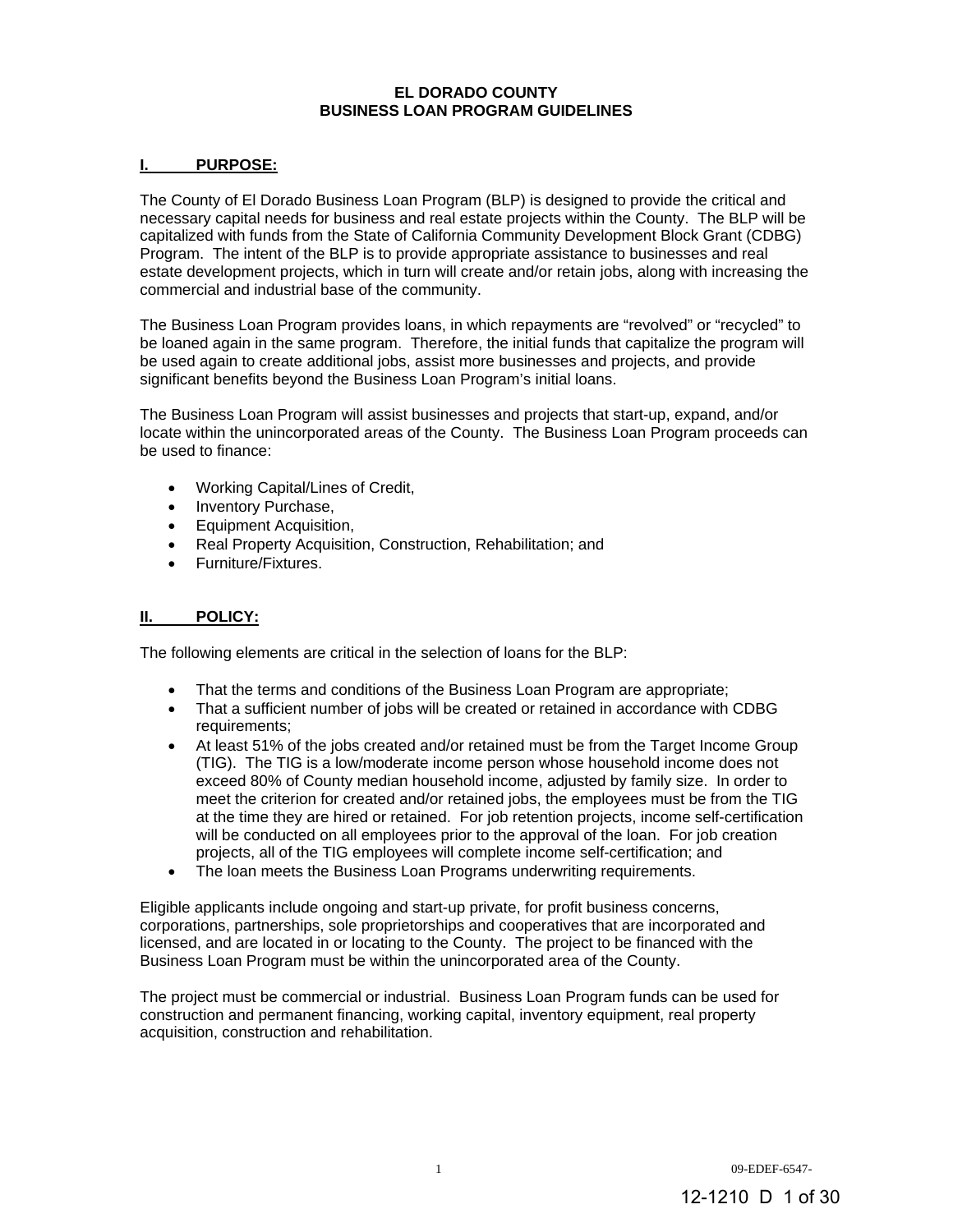## **III. SOURCE OF FUNDING**

The source of funding for the Business Loan Program is the State of California Community Development Block Grant Enterprise Fund Component Program. Loans are not from the El Dorado County General Fund.

# **IV. DESCRIPTION OF FUNDING**

## 4.1 Guidelines:

Loans will range from a minimum of \$5,000 to a maximum of \$100,000. Although all loans must be reviewed by HCD/CDBG prior to final approval, loans above \$250,000 will require additional approval by the State Department of Housing and Community Development's (HCD) loan committee.

- **Leveraging**: The Program's overall goal is to leverage a realistic pledge of dollars from equity and/or debt for every one Program dollar loaned. On a case-by-case basis this leverage requirement may be waived. A private dollar can be either debt financing or owner equity. Owner equity can be cash and/or land. The land is counted only for construction projects. Expenditures made by the loan applicant prior to the Business Loan Program loan award are not counted unless made as part of the submittal, and made within 60 days of the Business Loan Program loan submittal, related to and in anticipation of such submittal. **A minimum of 10% of the total project funding must be from owner equity.**
- **Loan Terms**: Up to ten years, depending on the asset being financed, and the demonstrated need for the Business Loan Program funds. The length of loan shall not exceed the economical life of the equipment/asset being financed.
- **Loan Fee**: A loan fee of up to 1.5% may be charged to the borrower.
- **Prepayment Penalty**: None
- **Deferral of Payments**: On a case-by-case basis, determined based on the financial gap.
- **Job Creation and/or Retention**: One full time equivalent job (1,750 hours annually) per \$35,000 loaned shall be achieved for each loan. Two permanent part-time jobs (at least 875 annually) can be aggregated to count as one full time equivalent job. For loans meeting the national objective of principally benefiting the Targeted Income Group (TIG), at least 51% of the jobs created/retained shall be held by TIG persons.
- **Collateral Requirements**: All Business Loan Program loans shall be fully secured by collateral in order to maintain the Business Loan Program. No unsecured loans shall be made. Types of collateral may include liens on real property; deeds of trust; liens on machinery, equipment or other fixtures; lease assignments; personal and/or corporate guarantees; and other collateral, as appropriate.

## 4.2 General Administrative Features:

The Business Loan Program will comply with all CDBG requirements, including, but not limited to:

- Confidentiality of Client Financial Information, as allowed by law;
- Equal Opportunity/Affirmative Action Policy;
- Attorney review all contracts and legal forms;
- Monitoring and Reporting Forms;
- Collection and Foreclosure Policy;
- Labor standards (where applicable);
- Clearing CDBG special conditions;
- Relocation assistance (where applicable);
- Section 3 requirements;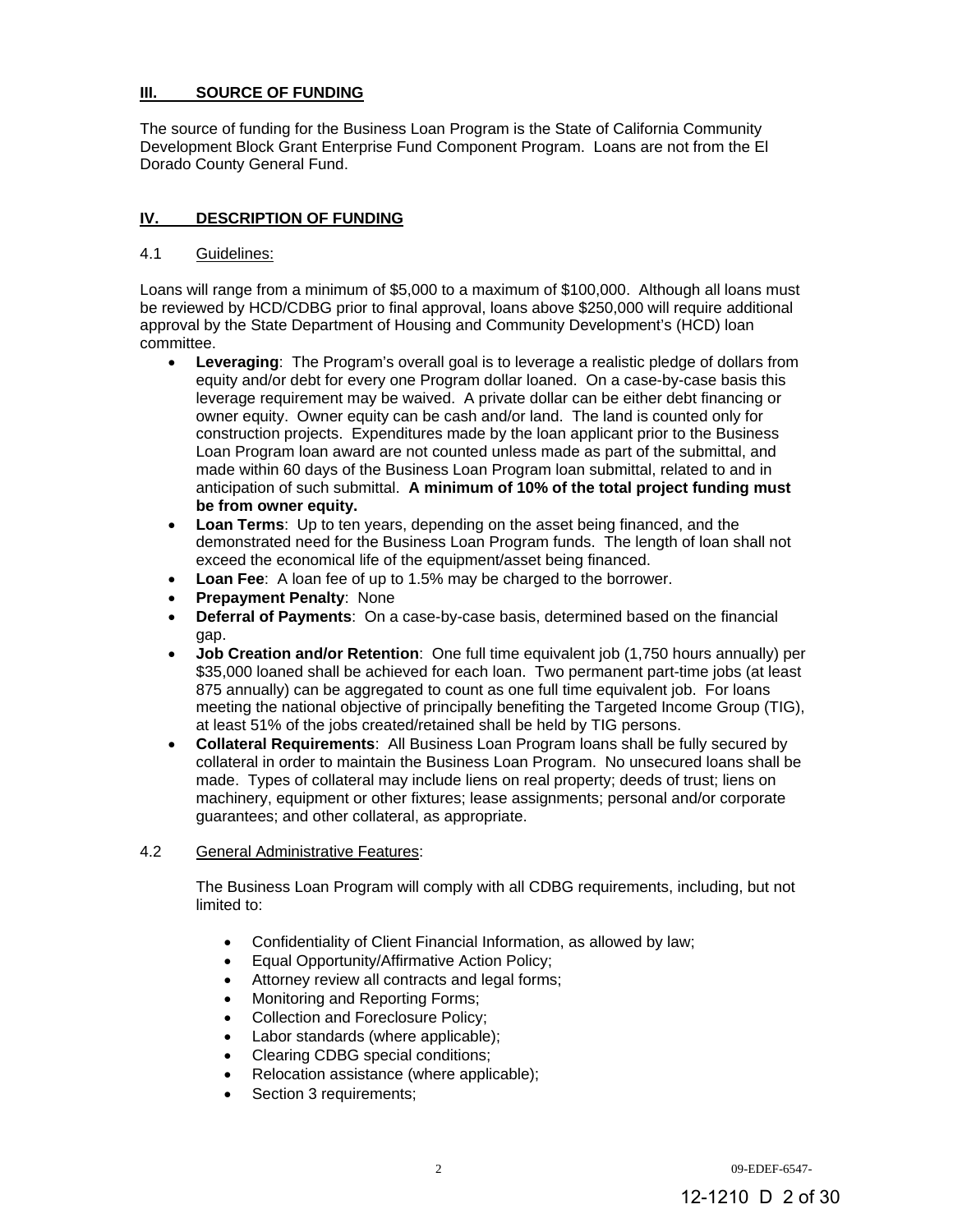- Fair Housing requirements;
- Environmental reviews; and
- The County staff will be responsible for overall project marketing, loan evaluation, loan packaging, and monitoring.

## 4.3 Project Evaluation Criteria

 The following evaluation criteria will be adhered to during the course of the Business Loan Program:

- The number of jobs created and/or retained and the percentage benefiting members of the targeted income group;
- The amount of private dollars leveraging BLP funds;
- The financial viability of the proposed enterprise; and
- The demonstrated need for the funds.

# 4.4 General Credit Requirements

Loan Applicant must be:

- Be of good character;
- Show ability to operate a business successfully;
- Have enough borrowing ability or equity to operate, with the loan, on a sound financial basis;
- Show the proposed loan is of sound value or reasonably secure to assure repayment; and
- Show that the past earnings record and future prospects of the firm indicate ability to repay the loan and other fixed debt, if any, out of the profits.

## 4.5 Loan Packaging

The County staff will be responsible for the loan packaging activities, including review of all proposals presented to the Loan Advisory Board (LAB).

## 4.6 Loan Advisory Board

The Loan Advisory Board (LAB) shall be responsible for reviewing funding proposals and making recommendations to County staff. The El Dorado County Housing, Community and Economic Development Agency will decide the terms and conditions of loan agreements. The LAB shall be comprised of:

- One representative of County staff; and
- One Certified Public Accountant;
- Two representatives of a El Dorado County lending institution; and
- Two representatives of the business community appointed by the County.

All projects meeting the established criteria shall be brought before the LAB. HCD/CDBG will make the final loan determination after County LAB approval.

# 4.7 Length of Review Process

On average, the BLP review process takes six to eight weeks from submittal of a complete loan application through LAB review. Loan funds can be disbursed two to three weeks after signing the BLP documents, depending on the financing. All loans must be approved in advance by HCD. Additional commitments can be made prior to final approval from another funding source. Every effort will be made to facilitate the process to coincide with the other funding source and the project's requirements.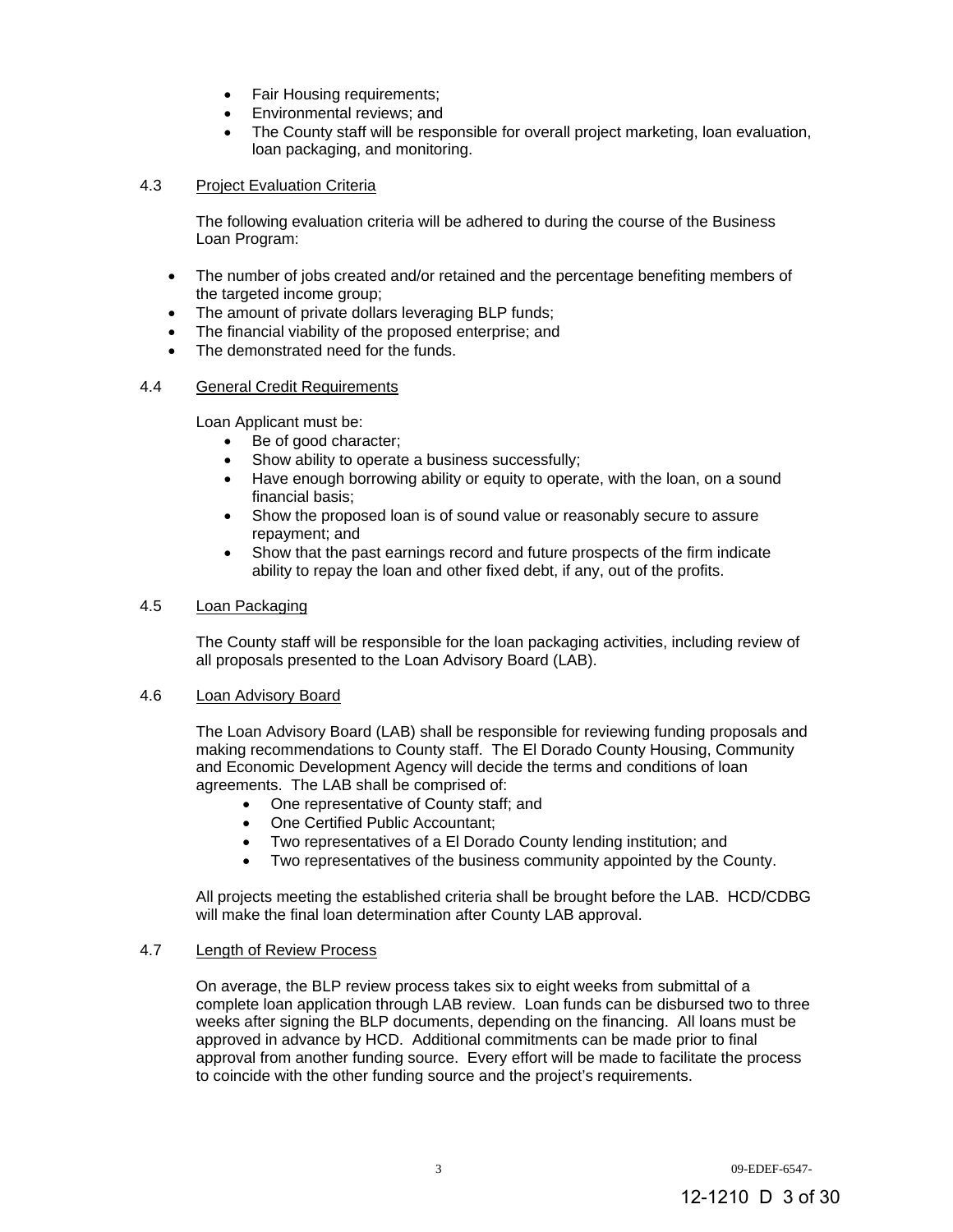# 4.8 Linking Jobs with Long-Term Unemployed

County staff will work closely with the local One Stop Center to support the Workforce Investment Act (WIA) programs and services that provide assistance to the unemployed and low and moderate-income persons. Early and consistent involvement with each loan applicant will be an integral policy of the BLP.

# **V. ELIGIBLITY**

## 5.1 Eligible Applicants

Eligible applicants include ongoing and start-up private, for profit business concerns, corporations, partnerships, sole proprietorships and cooperatives that are incorporated and licensed, and are located in or locating to the County. The project to be financed with the BLP must be within the unincorporated area of the County.

## 5.1.1 Conflict of Interest

When the County's program contains Federal funds, the following shall be addressed: in accordance with title 24, Section 570.611 of the Code of Federal Regulations, no member of the governing body and no official, employee or agent of the local government, nor any other person who exercises policy or decision-making responsibilities (including members of the loan committee and officers, employees, and agents of the loan committee, the administrative agent, contractors and similar agencies) in connection with the planning and implementation of the Program shall directly or indirectly be eligible for this Program. This ineligibility shall continue for one year after an individual's relationship with the County ends. Exceptions to this policy can be made only after public disclosure and formal approval by the governing body of the locality.

## 5.2 Eligible Uses

The project must be commercial or industrial. BLP funds can be used for construction and permanent financing, working capital, inventory, equipment, real property acquisition, construction and rehabilitation.

## 5.3 Ineligible Uses

Projects must be located in the unincorporated part of El Dorado County. Projects cannot be residential in nature. Projects must have reasonable assurance of repayment. Projects are not eligible if they create a conflict of interest pursuant to California Government Code S87100 et seq for any current County employee or Loan Advisory Board (LAB) member. Projects must create or retain jobs, primarily for the Targeted Income Group, and must leverage private or equity funds.

## 5.4 Eligible Projects

Project eligibility is based on the project satisfying the CDBG Program's national objective of principally benefiting targeted income group persons through job creation and/or retention, or aid in the elimination of slums or blight or meet a community development need having a particular urgency. Additionally, the eligibility of a project is dependent on the appropriate determination being made to justify the provision and extent of CDBG assistance.

## 5.5 Eligible Costs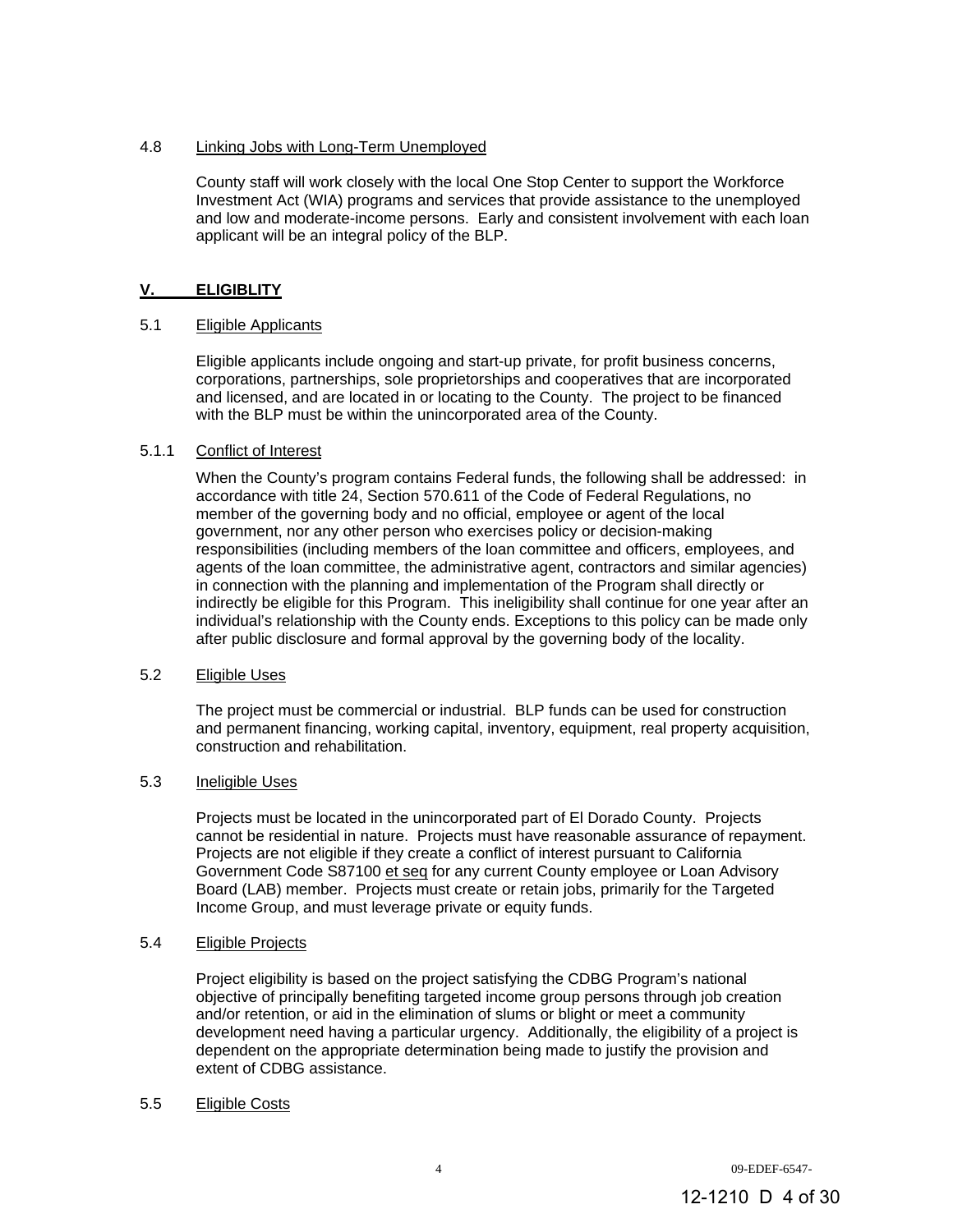- Land costs, including engineering, legal, grading, testing, site, mapping and related costs associated with the acquisition and preparation of land.
- Building costs, including real estate, engineering, architectural, legal and related costs associated with acquisition, construction and rehabilitation of buildings including leasehold improvements.
- Working capital, inventory, furniture, fixtures, machinery and equipment.

## 5.6 Ineligible Costs for CDBG Loans

- Costs incurred prior to CDBG grant execution, submittal of the loan application, and environmental review requirements, except for private leverage as specified in Section 4.1.
- Costs other than those listed as eligible in Section 5.5.

# **VI. ROLE OF THE COUNTY**

## 6.1 Role of the County Staff

County staff will, as required will:

- Publicize and market the BLP:
- Screen all applicants for loans;
- Meet with potential lenders;
- Perform site visits, as appropriate;
- Refer candidate that are not eligible, do not meet the BLP criteria or need technical assistance to the Small Business Development Center;
- Obtain from candidates preliminary information and an application, along with accompanying financial information;
- Prepare packages, along with recommendation to LAB;
- Perform any appeal process;
- Provide expenditure reports and other miscellaneous information to County to operate the BLP;
- Assist the County in any implementation process of the BLP (clearing special conditions, environmental review, etc.).
- If approved, assist with loan processing and closing; and
- Once closed, monitor the loan, maintain the loan records, and monitor compliance with job objectives.

The County of El Dorado staff is responsible to:

- Provide the overall oversight and liaison among the County Staff, loan applicants, recipients, lenders, and other interested parties;
- Prepare all reports, financial information and performance reports as required by CDBG on each loan during the term of the loan;
- Serve as the contact for the State Department of Housing and Community Development for the BLP;
- Meet with each BLP applicant at the application conference (prior to submission of application to LAB) to review application and ensure the applicant understands all requirements and obligations of the BLP;
- Perform any special conditions clearances required by CDBG;
- Review the standard loan documents (in conjunction with County Legal);
- Amend and submit for approval the BLP guidelines and reuse plan as needed;
- Meet with lenders as appropriate;
- Make the final decisions to foreclose and declare defaults (in consultation with legal counsel, based upon recommendations of staff );
- Monitor on-going operations of the loan recipient;
- Monitor compliance with BLP requirements;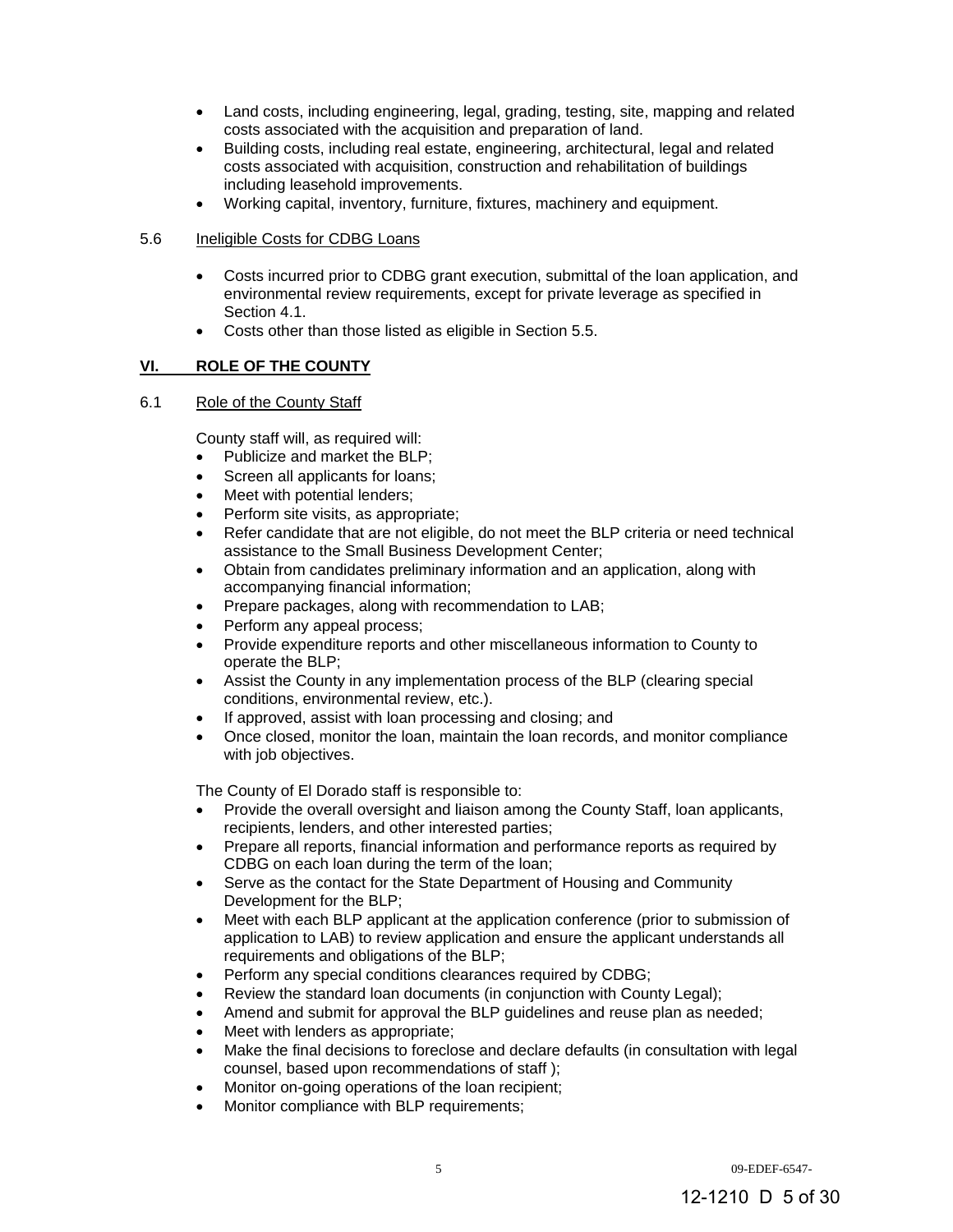- Attend HCD/CDBG training as appropriate; and
- Assist other County departments as required to implement loan application (Planning/Building, DOTS, etc.).

## 6.2 Role of the Loan Collection Agent

The County will conduct the duties of loan collection agent. The duties will include the following:

- Loan servicing and accounting;
- Provide monthly receipts of loan payments;
- Provide quarterly statements on each loan;
- In concurrence with the County's legal counsel, undertake loan collections, including asset liquidation; and
- Obtain credit reports on all loan applicants.

## **VII. LOAN SELECTION AND APPROVAL PROCESS**

7.1 (A) Marketing

The marketing of the BLP will be accomplished by a variety of means. There will be media coverage, marketing brochures, and joint marketing through County Staff's existing loan packaging and financial services. Local lenders will recommend clients and projects, when appropriate. The Small Business Development Center, local Realtors, and business associations will also refer potential applicants. The County staff will also use existing business and community networks to market the BLP.

## 7.1 (B) Procedure

Once a potential project has been identified, the County staff will conduct a preliminary review for eligibility with the BLP criteria. If another lending source is more appropriate, or the project does not meet the BLP criteria, the County staff will refer the prospective borrower to another organization for assistance and technical assistance. This will include referrals to the Greater Sacramento Small Business Development Center, the SCORE program, and financial institutions. As a condition of the loan, the County staff or LAB may require that applicants receive pre-loan and/or post-loan counseling.

County staff may require applicants who have received loans to undertake business counseling if it appears that the applicant's financial position is declining and the BLP loan may become delinquent.

If the project appears to meet the criteria, the applicant will be asked to submit preliminary information. Preparation and submission by an applicant of preliminary information and supporting documents include, but are not limited to:

- Business and personal tax returns for the last three years or since commencement of operations (whichever is less);
- Business financial statements (balance sheet and income statement) for current year and prior three years;
- Current personal financial statement:
- Credit history; and
- A proposed project summary.

Start-up businesses must submit pro-forma financial statements for the first three years. Real estate projects must submit pro form projections for the first five years, and preleasing information.

The County staff will review the preliminary information. If the project is viable, a draft loan analysis will be prepared. If the decision is to decline the request, the County staff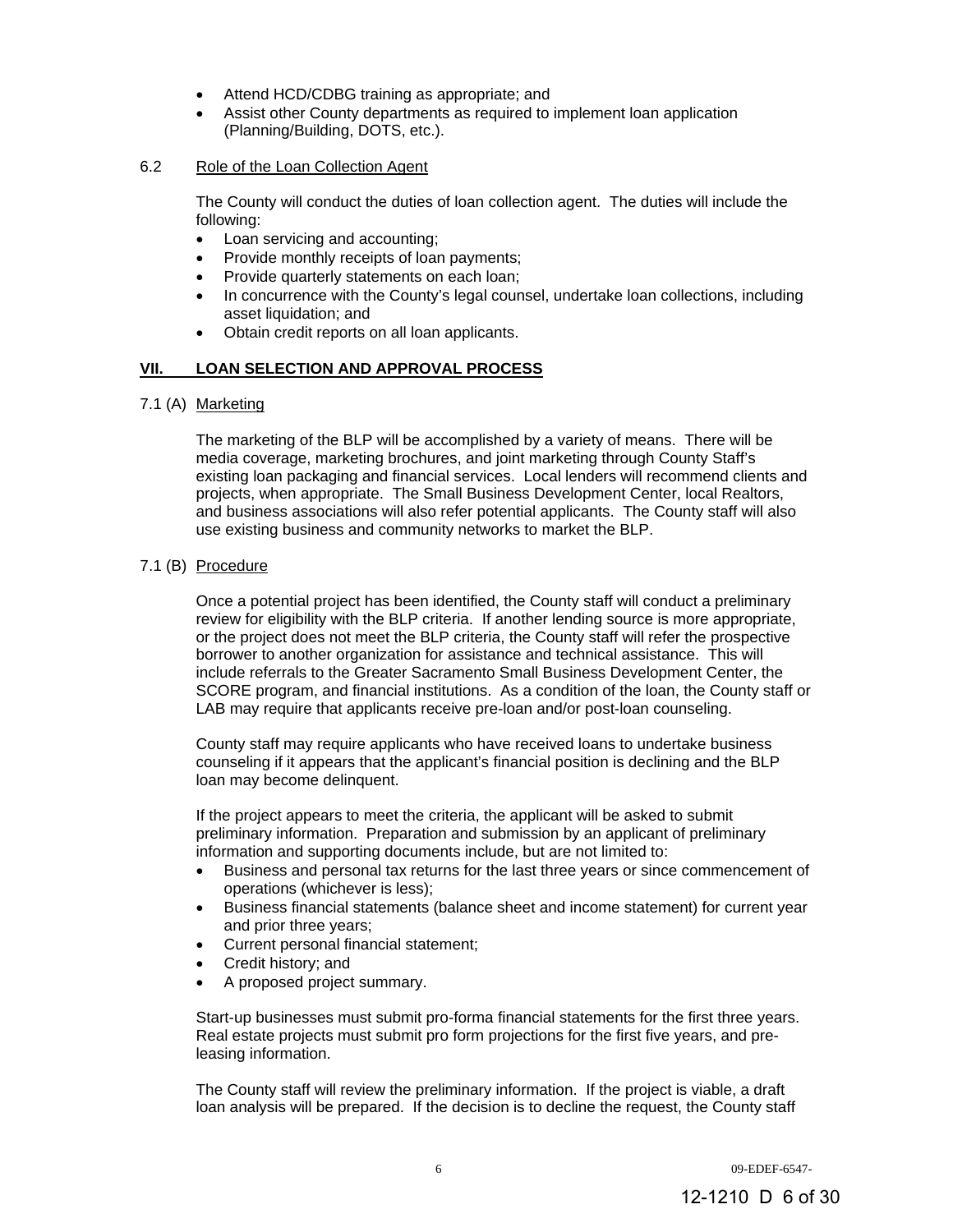will provide the applicant with a written explanation of the denial. If appropriate, referrals to other organizations will be made.

If the review is positive, the applicant will be invited to an application conference with County staff and to submit a formal application to County staff, which will be presented to the LAB for their recommendation. At the application conference, the County staff will review with the applicant the formal BLP checklist and required information, forms and financial schedules deemed necessary by County staff to complete the loan package. County staff will determine project needs/conformance with local requirements, including the necessary environmental review for the project.

The applicant, in conjunction with the County staff will develop the employment agreement.

Upon completion of the necessary information, the County staff will present applications to the LAB. The presentation will include a completed BLP Project Evaluation form. If the private funds are from equity, then the commitment letter must be from the applicant. The County staff presentation will include a recommendation. This recommendation will include the proposed terms and conditions, based upon the identified "financial gap" and the appropriate analysis undertaken by County staff, along with a checklist insuring that the loan meets the BLP guidelines and criteria.

The LAB will decide to recommend approval or to decline the loan request. If loan request is declined, the applicant will be informed in writing by County staff as to the reason. If recommended, the LAB's recommendation may be based on the terms and conditions proposed by County staff, or the LAB can recommend alternative terms and conditions. The LAB recommendation is to be presented to the County staff. Prior to final County approval, County staff will review the loan package for completeness and regulatory compliance, as well as final review for compliance with BLP guidelines and criteria.

When the County approves or denies the loan request, the applicant will be notified in writing. If denied, the reasons for denial will be included. The County staff approval shall include a certification statement that, based on his/her review of the staff report and LAB recommendation, the County finds that the CDBG loan is appropriate and that the assistance is commensurate with both the needs of the borrower and level of benefit to TIG persons in addition to other public benefits stemming from the project.

#### 7.1 (C) Loan Closing

Upon approval by County LAB, the County Staff will complete the special conditions (including the environmental review). Once approved by HCD/CDBG the Borrower will sign all the necessary documents and agreements. County staff will request a draw down of funds from the State Department of Housing, Community and Economic Development (the timing of the request may vary depending on the project). The County staff will prepare the loan closing documents, prepare title and lien searches, and UCC-1 filings, if appropriate (the sample pre-closing checklist and escrow instructions attached will be developed and used for each loan closing). County legal counsel will review all agreements and documents, as necessary.

The County staff will undertake loan closing. At the time of closing, the Borrower will be provided with a checklist outlining their obligations under the BLP. At closing, or another specified time, funds will be disbursed to the Borrower.

The County staff will complete any remaining legal, regulatory or other items. Monitoring and compliance files will be set-up at this time.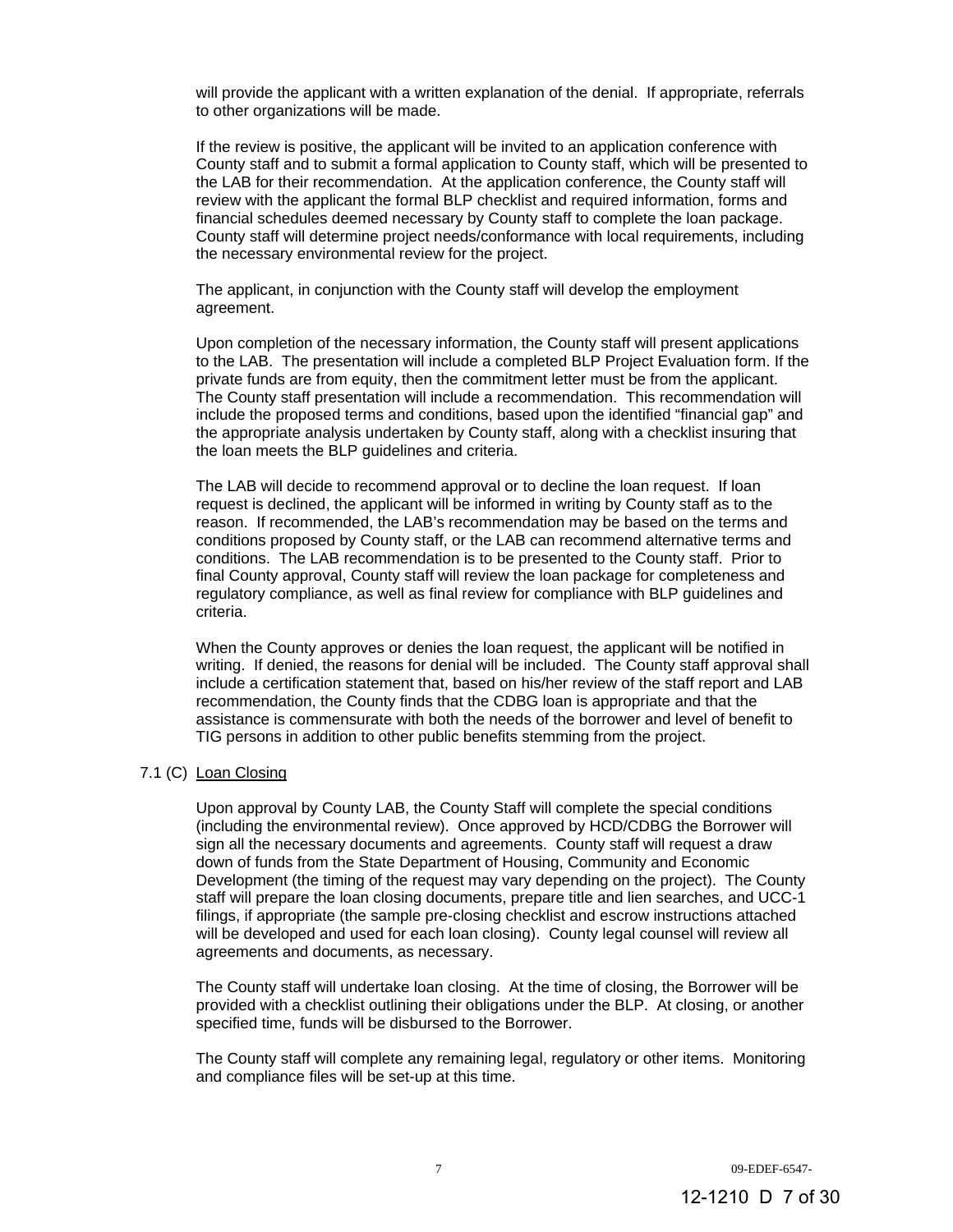## 7.1 (D) Loan Monitoring

Two separate loan files will be maintained. The first is the legal file, which holds all the original loan documentation, along with the original documents. This file shall be kept in the County's fireproof vault for safekeeping. The second is a credit file, which shall contain the day-to-day administrative records of the loan.

The legal file shall include, at a minimum:

- Note;
- Loan Agreement, including Non-Financial Employment Plan;
- Mortgage;
- General Security Agreement;
- Personal Guaranty;
- Corporate Guaranty;
- Subordination Agreement;
- Life Insurance Policy and Assignment;
- Hazard Insurance Policy and Assignment;
- General Resolution;
- Certificate of Secretary;
- Opinion of Counsel; and
- Inter-creditor Agreement.

The credit file shall contain, at a minimum:

- Loan Application;
- Financial Information Associated with the Application;
- Credit Memo;
- LAB Recommendation;
- Final County Approval;
- Disbursement Records;
- Reports of Site Visits;
- Updated Financial Information Provided by Borrower; and
- Job Creation/Retention Data.

A reporting system will be established for each loan and the loan portfolio as a whole. The report should be updated at least quarterly. The County staff shall be responsible for preparation of this report. The County staff will use the report to monitor the loans and identify problems. The report will contain the following:

- **Fund Report Balance:** A monthly summary of the beginning fund balance, principal and interest recaptured during the month, disbursements made during the month and funds committed but not yet disbursed, and amount remaining in the BLP which is unencumbered. The monthly receipts from the lender on each loan will serve as the basis for this report.
- **Portfolio Summary Report:** A quarterly summary of the total loans outstanding and authorized loans. The report shall include a quarterly statement on each loan, prepared by the lender. The quarterly report shall include the last payment date and loan balance. Delinquent loans shall be identified and a summary of actions to date to collect delinquent loans shall be included.
- **Employment Report:** A quarterly report on each project detailing the jobs created/retained, and those hired that meet the Targeted Income Group.
- **Loan Loss and Delinquent File:** A list of all loans that have been classified as uncollectible and a summary of foreclosure procedures to date on the loan. Loans that are delinquent will also be listed, along with a summary of recommended steps, and steps taken to date.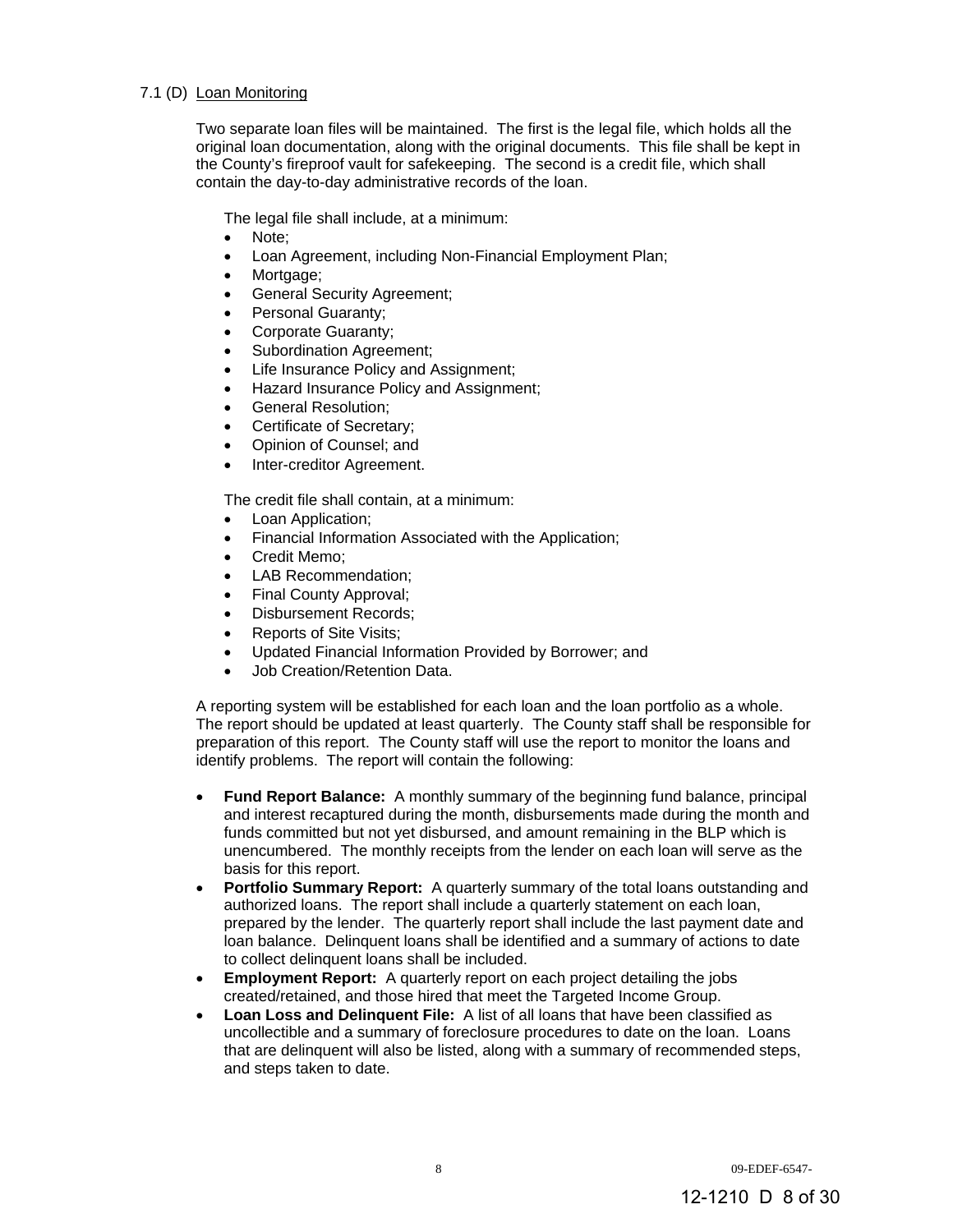**Tickler File:** A listing of the current loan portfolio and dates for receipt of financial statements, employment information, renewal of UCC-1 filings, review date, dates for insurance renewal and other information.

In addition, the County staff will establish and maintain a loan monitoring file which will include a summary of the monitoring requirements of the State Department of Housing and Community Development. A tickler file will be part of this overall file to insure that loan and BLP monitoring is undertaken and completed.

# **VIII. LOAN UNDERWRITING**

The loan underwriting policies of the El Dorado County Business Loan Program (BLP) are designed to insure the Program's ongoing viability, assist businesses that could not proceed without the BLP, and ensure that the BLP assistance is appropriate.

#### 8.1 HUD Underwriting Guidelines:

The County has adopted the HUD underwriting guidelines for the BLP to determine whether a proposed CDBG subsidy is appropriate to assist with business expansion or retention. In addition, the project will be reviewed to determine that a minimum level of **public benefit** will be obtained form the expenditure of the CDBG funds in support of the project.

The objectives of the underwriting guidelines are to ensure that:

- Project costs are reasonable;
- All sources of project financing are committed;
- To the extent practicable, BLP funds are not substituted for non-Federal financial support;
- The project is financially feasible;
- To the extent practicable, the return on the owner's equity investment will not be unreasonably high;
- To the extent practicable, BLP funds are disbursed on a pro rata basis with other financing provided to the project; and
- Sufficient public benefit will be received from the expenditure of BLP funds.

#### 8.1(A) Project Costs are Reasonable

All project costs will be reviewed for reasonableness, and to avoid providing either too much or too little BLP assistance. The amount of time and resources expended evaluating the reasonableness of a cost element shall be commensurate with its costs. In some instances, it will be necessary to obtain third-party, fair-market price quotations or a cost element. Particular attention will be documenting the cost elements in nonarms-length transactions.

Procedures:

- 1. Start with Sources and Uses of Funds.
- 2. For each Use of funds, determine if costs are reasonable.
	- a. For construction, machinery, equipment. Determine if the costs are estimated by a third-party (e.g. architect, engineer, equipment supplier, etc.). Determine if the estimates are included in the application. Determine if the contingency is adequate.
	- b. For land, determine if the price is based upon Fair Market Value. If not, determine the Fair Market Value and how was price determined. Obtain an appraisal or an opinion of Fair Market Value.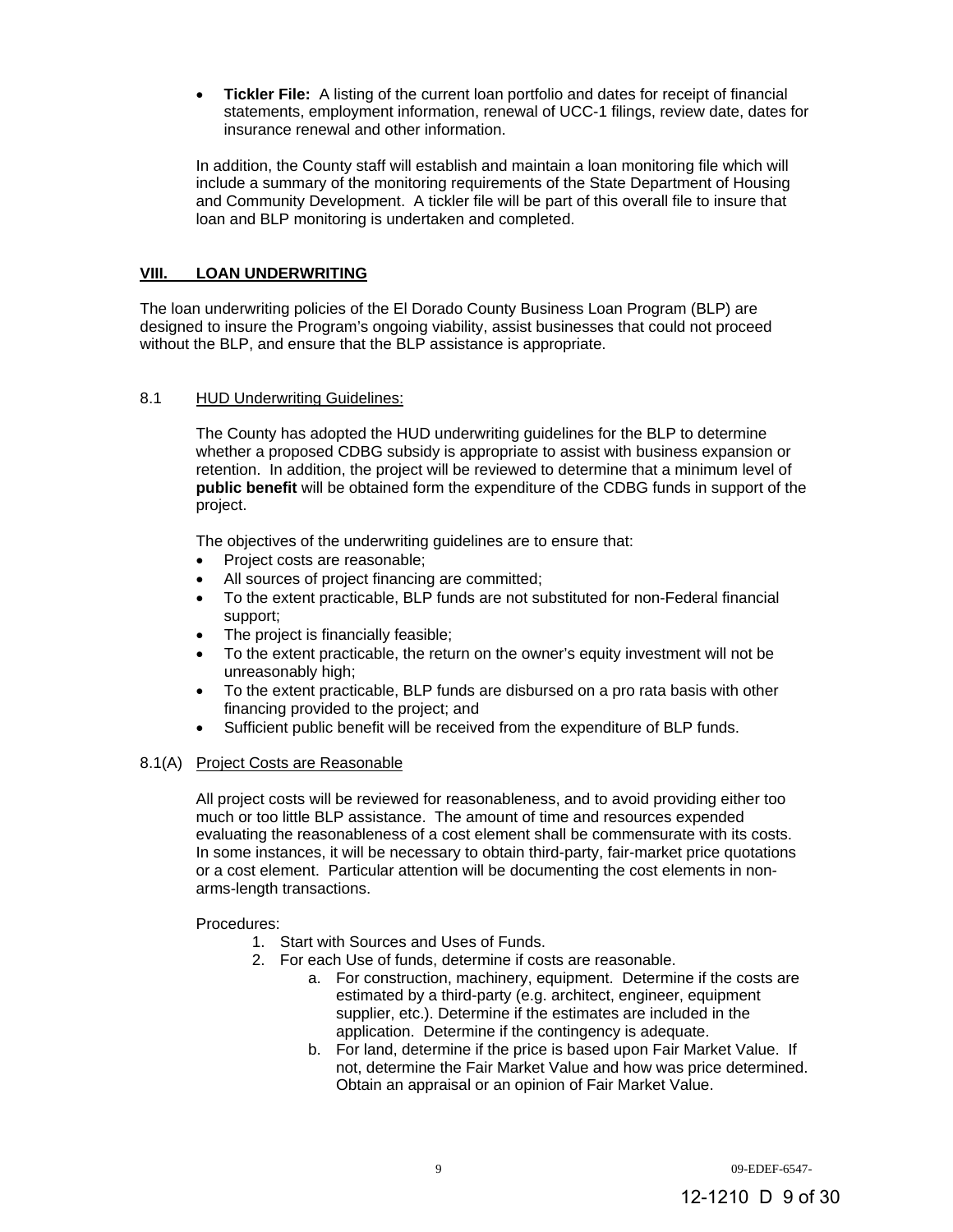- c. For development costs (building fees, architectural/engineering costs, financing costs, franchise fees, etc.), determine if these costs are itemized and supported by contracts or other documentation.
- d. For working capital, compare the amount of working capital to industry averages, risk, historical needs of the business and the projected need. Analyze business financial statements, projections, operating cycle and financial ratios.
- 3. A higher level of review will be required if there are no third party estimates.
- 4. Sources of information:
	- Sources and Uses of Funds Statement;
		- Financial Statements and Projections;
	- Industry Averages (Robert Morris):
	- Third Party Costs Estimates;
	- Building Department/Public Works;
	- Realtors;
	- Appraisers;
	- Architects/Engineers;
	- Contractors;
	- Equipment Suppliers; and
	- Other similar projects.

## 8.1 (B) Commitment of All Sources of Project Financing

Prior to the commitment of BLP funds to the project, a review shall be conducted to determine if sufficient sources of funds have been identified and committed to the project, and the participating parties have the financial capacity to provide the funds to ascertain if the project is viable and will move ahead in a timely manner. In certain circumstances, the BLP may commit its funds in advance of final commitments from other funding sources. However, to conduct the underwriting analysis, the approximate terms and conditions of the other funding sources should be known. Final commitments from the other funding sources will be required, with substantially similar terms and conditions as used in the underwriting analysis, prior to any loan closing or disbursement of funds.

## Procedures:

- 1. Start with Sources and Uses Form.
	- a. For all sources of funds, determine if there is evidence verifying commitment or intent to commit.
	- b. For debt sources, be in receipt of letters of intent or interest, which specify the level of commitment and terms/conditions of the loan. The proposed terms should be reflected in the business projected debt schedule and in the financial projections. Determine if actual loan packages have been submitted to lenders.
	- c. For equity sources, determine if the equity injection is verified on the business or personal financial statements. Or if an investor provides the equity, obtain evidence of the level and terms of commitment (e.g. letter of intent with accompanying financial statement verifying availability of funds).
- 2. Sources of information:
	- a. Sources and Uses of Funds,
	- b. Business and Personal Financial Statements, and
	- c. Letters of intent/interest form lenders, partners and investors.

## 8.1 (C) Avoid Substitution of CDBG Funds for Non-Federal Financial Support

The project will be reviewed to ensure that, to the extent practicable, BLP funds will not be used to substantially reduce the amount of non-federal financial support for the project to make the most efficient use of the BLP funds.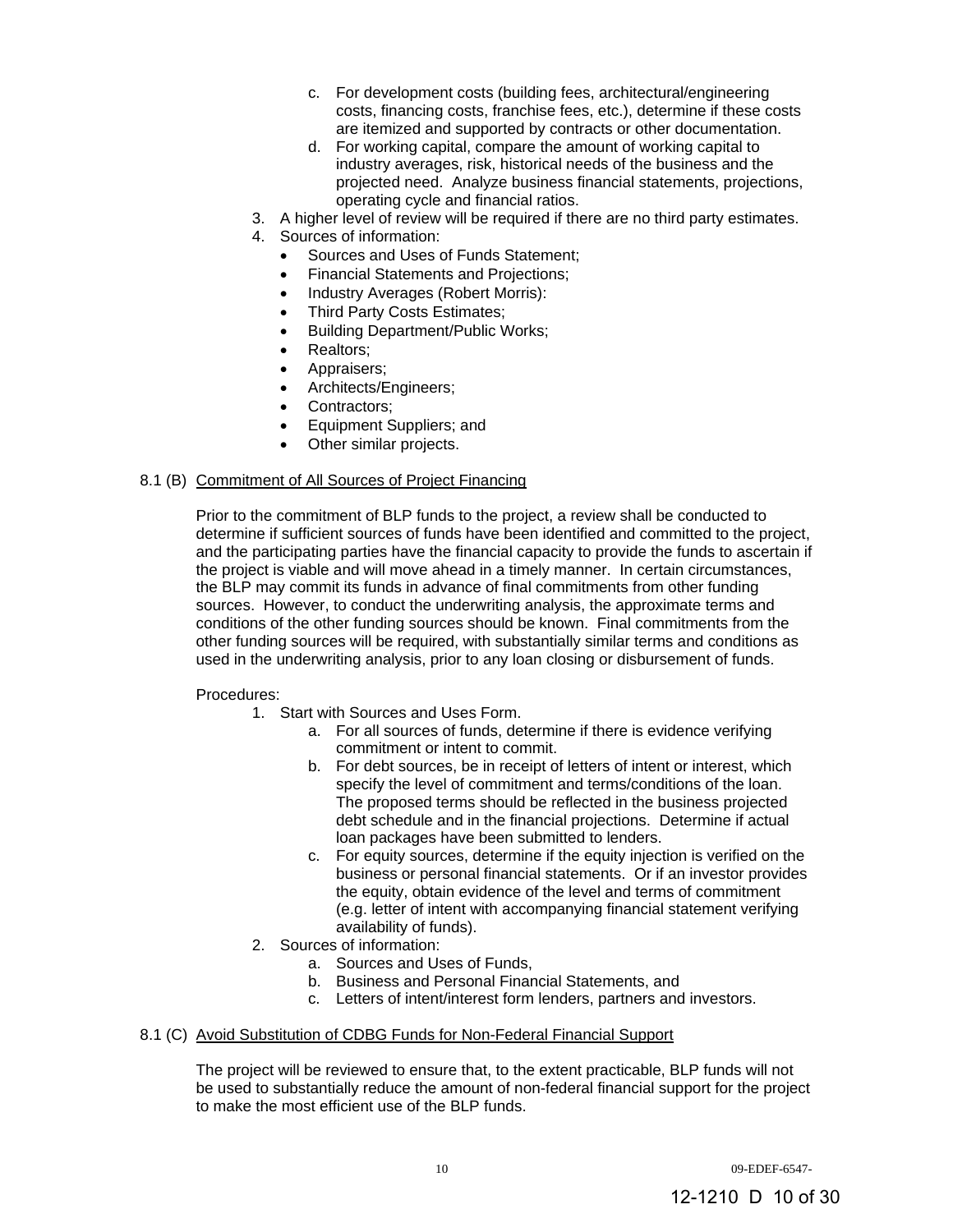## 8.1 (D) Financial Feasibility of the Project

Each project will be examined to determine the financial viability of the project, and thus the reasonable assurance that the public benefit will be realized. The current and past financial statements for both the business and individuals must be analyzed, along with tax returns and projections. The assumptions behind the projections must be critically analyzed. Income and expense costs shall be evaluated and compared historically, where applicable, and compared to industry averages (using guides such as Robert Morris' Annual Financial Statements). Project costs, including both hard and soft costs, must be determined to be reasonable. Accurate project costs are vital to determining project feasibility.

As part of the financial analysis, the past, current, and projected financial data shall be analyzed to determine if the job estimates are reasonable and supportable. Labor costs shall be looked at the break-even point. In addition, labor costs shall be checked against industry averages. Variations should be explained in the loan analysis.

The terms and conditions of the BLP loan must be appropriate. In general, the interest rate shall be set at a rate where available cash flow is able to meet debt obligations, after other obligations are met, with enough cash flow remaining to operate successfully. The loan term typically is based in the asset being financed. The term should not exceed the economic life of the asset being financed. However, a longer loan amortization schedule, with the loan due at the end of the economic life may be justifiable

Each loan shall include a written explanation of the appropriate analysis that was undertaken, and the reason the terms and conditions of the loan were approved.

## 8.1 (E) Financial Analysis.

Historical and projected financial statements will be subject to financial analysis to determine the gap, and structure the terms and conditions of the BLP loan, as discussed above, but also to determine that the project is feasible. In addition, use prudent underwriting guidelines, demonstrating that the proposed loan is of sound value, and note how past earnings and future prospects indicate an ability to meet debt obligations out of profit.

Information that will be required to be submitted by the applicant will depend on the project, ownership structure and whether it is an ongoing or start-up business. In general, the information required is outlined in the BLP checklist in the exhibits.

The financial analysis will differ depending on whether the business is a start-up or existing business. The analysis will include for existing businesses a spread of the current and financial statements to determine trends. The pro forma statements will then be compared to these past statements. Financial ratios will be analyzed. The statements and ratios will be compared to industry averages. For start-up business the projections will be analyzed and ratios developed, and both compared to industry averages.

Ratios that will be analyzed include:

- Current Ratio: Current assets/current liabilities. This ratio is a rough indication of a firm's ability to service its current obligations. A ratio of 2:1 is considered secure.
- Quick Ratio: Cash & equivalents plus accountants & notes receivable/current liabilities. The ratio is a refinement of the current ratio. A ratio of 1:1 usually indicates ample liquidity.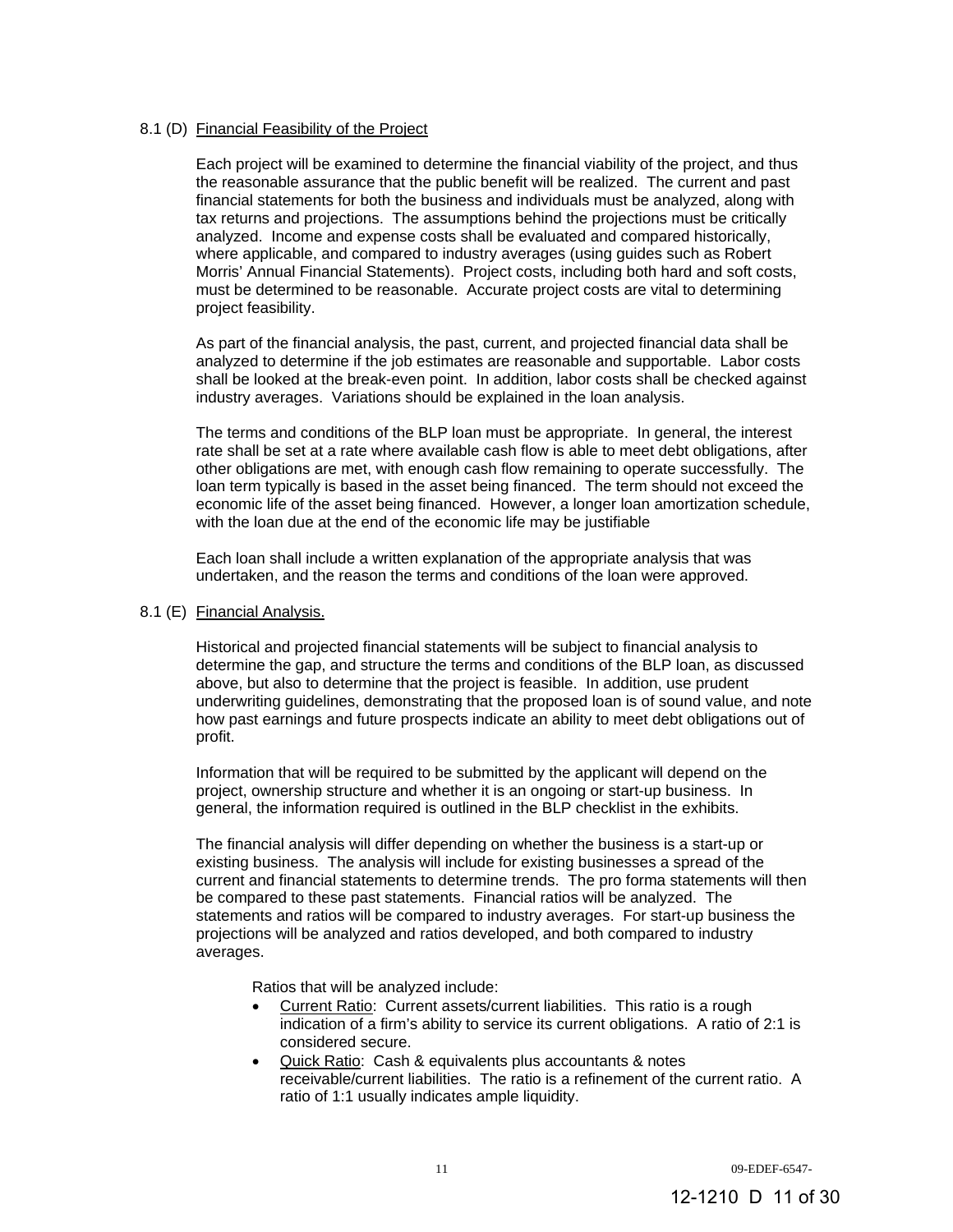- Cash Flow Coverage: Net profit & depreciation & depletion-amortization expenses/current portion of long term debt. This ratio is a measure of the ability to service long term debt.
- Another coverage ratio is: Earnings before interest and taxes/annual interest expenses. This ratio is a measure of a firm's ability to meet interest payments. A Cash Flow Coverage of 1.25 debt service shall be used as a guideline.
- Debt to Worth: Total liabilities/tangible net worth. This ratio is the relationship between debt and a businesses net worth. A lower ratio is an indication of greater long-term financial safety and greater flexibility to borrow. In general, a Debt to Worth ratio of higher than 5:1 should not be exceeded as an underwriting policy. There are exceptions when the industry average is high due to its capital intensive nature or when projections show the ratio lowering quickly.
- Collateral Coverage: The value of collateral as compared to the amount of the loan. Typical underwriting guidelines suggest that 125% of loan balance be used. However, this is highly dependent on the quality and security of the collateral. In addition, collateral requirements are a cause of "financial gaps". The BLP shall use 125% as a guideline, which shall only be lowered with specific and detailed analysis and explanation.
- Break-Even Analysis: The analysis of the project's ability to support the projected labor costs and additional debt service at its break-even point (BEP) will be analyzed to determine what proportion of the jobs can be supported at that BEP. This will serve as a worst case look at the business' prospects for success, ability to service new debt, etc.

The financial and ratio analyses must be supported by the business plan. The business plan must provide a clear understanding of the project, competition, market strategy, sales estimates, management capacity and other factors.

Lastly, to ensure project feasibility, an evaluation will be conducted of the experience and capacity of the business principals to manage the business and achieve the projections.

Procedures:

- 1. Perform financial underwriting analysis.
	- a. Spread historical financial statement and projections. Identify any significant differences and compare to industry averages.
	- b. Review assumptions to projections. Determine if projections are reasonable and supported by market studies, business plan, and historical trends.
	- c. Review financial ratios for project and compare to industry averages. If significantly different, determine the reasons and impact on feasibility.
	- d. Review cash flow for project. Determine if there is adequate working capital.
	- e. Determine break-even point for project, and how much the projections are above the break-even point. Determine if the public benefit will be realized at the break-even point.
- 2. Review the business plan, market information, historical financial statements, projections, ratio analysis, break even analysis, spreadsheet analysis, and management capacity to determine the project feasibility.
- 3. Sources of information:
	- a. Historical Financial Statement;
	- b. Financial Projections;
	- c. Business Plan;
	- d. Market and Industry information; and
	- e. Industry Averages.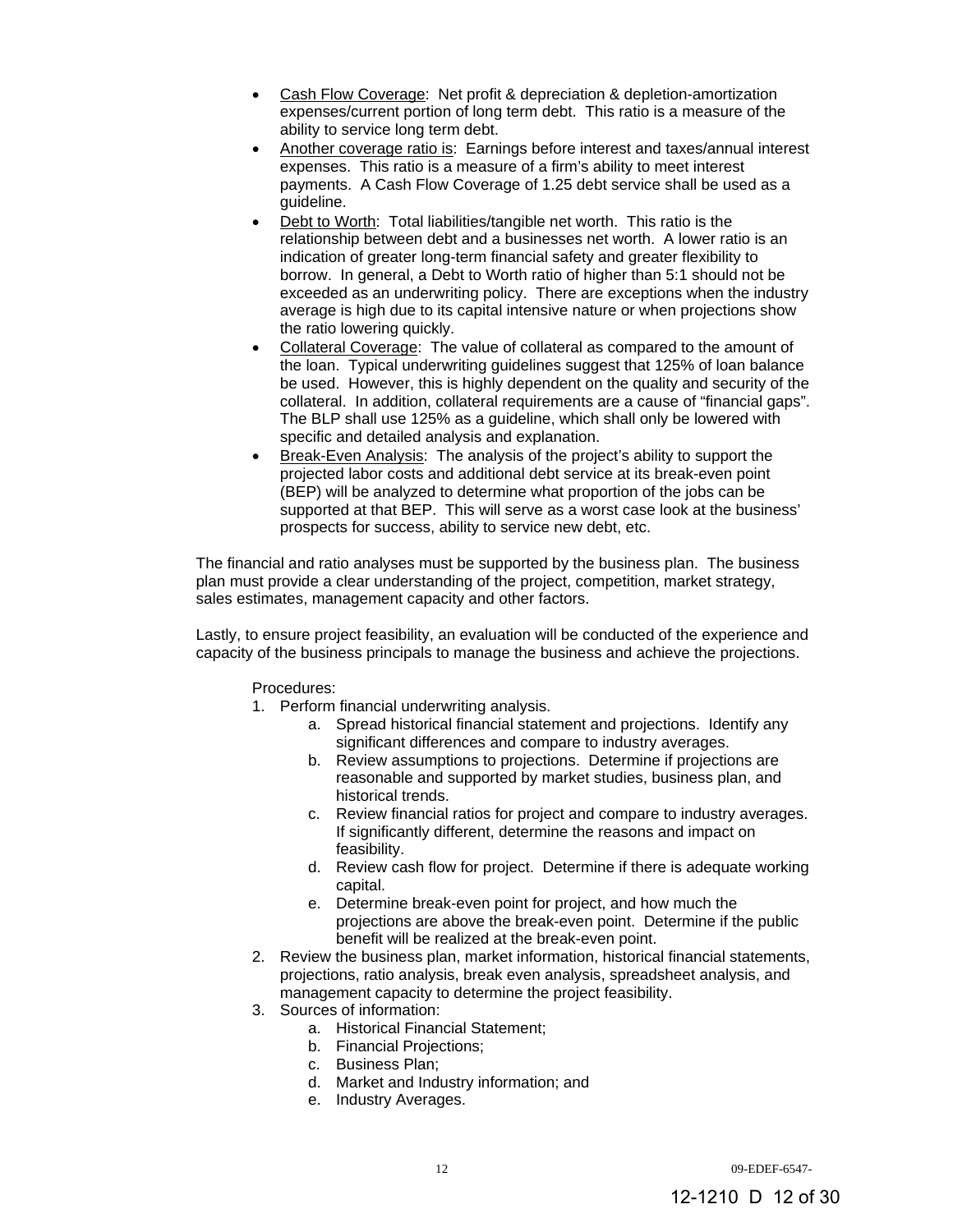## 8.1 (F) Return on Equity Investment

The return on equity investment is the amount of cash that the investor/business owner is projected to receive in relation to their initial equity. For a sole proprietor, this equates to salary plus net income. To the extent practicable, the BLP should not provide more than a reasonable return on investment to the business owner. This will help ensure that the BLP will maximize the use of BLP funds and not unduly enrich the business owner/investor. However, care shall be taken to ensure that the rate of return will not be too low, so that the business owner's motivation remains high to pursue the business with vigor.

If the project's financial returns are projected to be too low to motivate the business and/or investor to proceed with the project then risks of the project outweigh the returns. An inadequate rate of return, adjusted for industry and locational risks, is a third method to determine the gap appropriate to be funded with BLP funds. To analyze this gap, the projected return on investment must be compared to the return on investment on similar projects. If it is shown that a gap does exist, then the BLP financing rate and terms must be set at a rate that provides a return equal to the "market rate". Real estate appraisers and lenders are important sources of information on "market rate" returns.

## Procedures:

- 1. Review projections.
	- a. Review revenues, expenses (including officer's salary/owners' draw), debt service and net operating income, and compare to historical financial information and to industry averages. Determine if these items are reasonable.
	- b. Review indicators of owners' return on equity, including officers' salary, owners' draw, and net operating income. Given the project's risk and local conditions, determine if the return on equity is reasonable compared to industry averages.
- 2. Review the business and personal obligations. Determine what return on equity is necessary to meet personal and business obligations.
- 3. If return on equity is above industry averages, adjusted for risk and local conditions, take steps to reduce the return to within a reasonable rate by restricting owners' draw/officers' salary, or adjusting the BLP loan terms.
- 4. If return is below average, adjust BLP subsidy to bring the rate of return closer to the industry average.
- 5. Sources of information:
	- a. Financial projections;
	- b. Historical financial statements;
	- c. Personal financial statements; and
	- d. Industry averages.

## 8.1 (G) Disbursement of BLP Funds on a Pro Rata Basis

To the extent practicable, BLP funds should be disbursed on a pro rata basis with other funding sources to avoid placing BLP funds at a greater risk than other funding sources. When it is determined that it is not practicable to disburse BLP funds on a pro rata basis, other steps shall be taken to safeguard BLP funds in the event of a default.

## Procedures:

- 1. Review Sources and Uses of Funds. Determine when BLP funds will be expended as compared to other funds.
- 2. Determine other funding sources' policies towards expenditure of funds. These policies may require the use of BLP funds first. If so, may need to negotiate with other funding sources.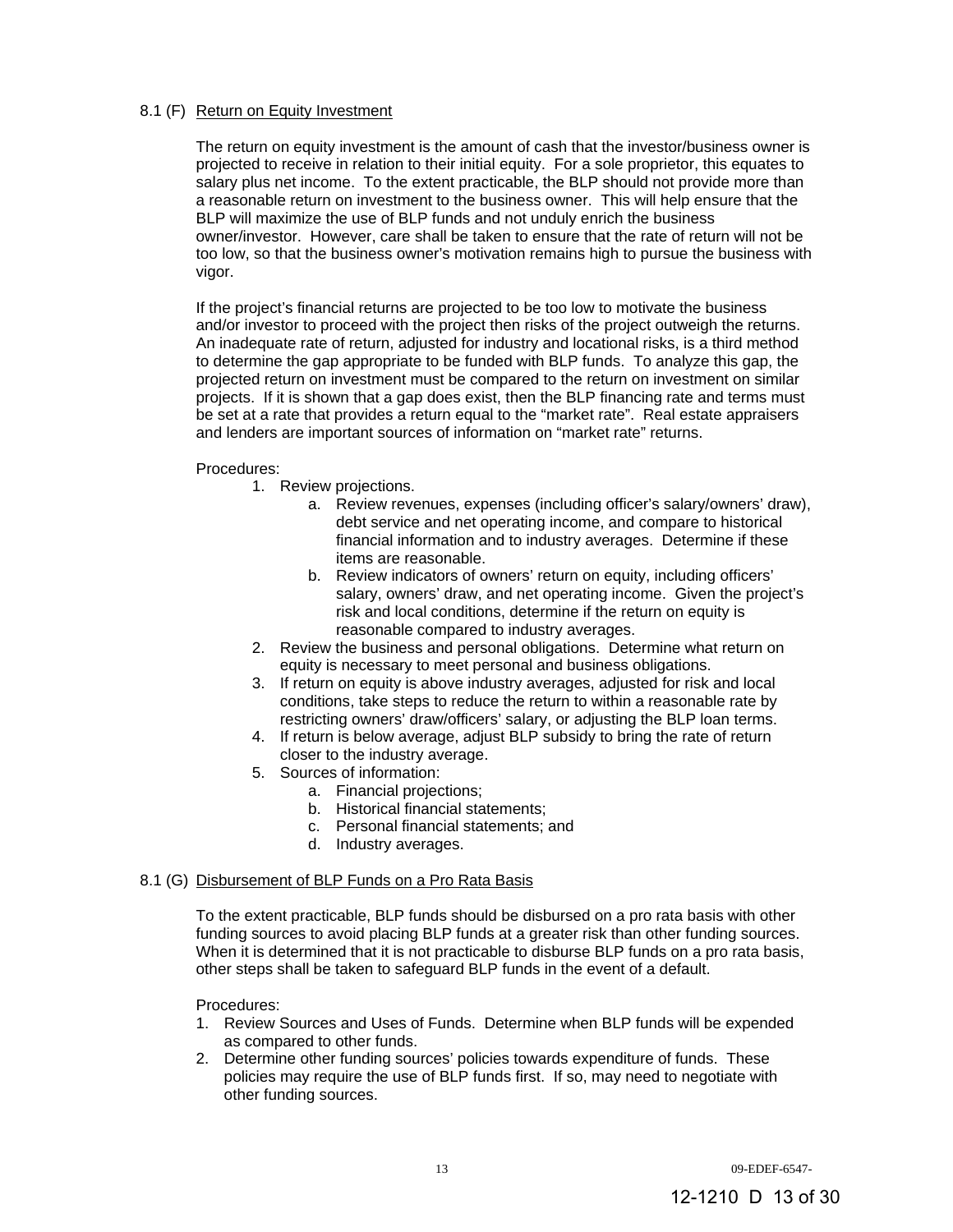- 3. If BLP funds are to be expended first, consider actions to safeguard BLP funds (e.g. performance or completion bonds).
- 4. Sources of information:
	- a. Sources and Uses of Funds
	- b. Construction Contracts; and
	- c. Lender Requirements/Policies.
- 8.1 (H) Standards for Evaluating Public Benefit

Each project will be reviewed to determine if a minimum level of public benefit will be obtained from the expenditure of BLP funds. The minimum standards are:

- The project must lead to the creation or retention of at least one full-time equivalent (FTE) job per \$35,000 of BLP funds used; or
- The project must provide goods or services to residents of an area, such that the number of TIG persons residing the areas served by the project amounts to at least one TIG person per \$350 of BLP funds used.

Procedures:

- 1. Review historical financial statements.
	- a. Review historical labor costs as a percentage of revenues. Compare the percentage to projected labor costs. Determine if the two figures are consistent. If not, obtain an explanation.
	- b. Determine if the number of projected jobs is consistent with the projected increase in labor costs. Compare the labor costs percentage to industry averages.
- 2. Review the projections.
	- a. Determine if the assumptions used to project revenues and labor costs are reasonable. Determine if market/industry information and historical financial statements support revenues and labor costs.
- 3. Determine if project meets minimum public benefit requirements (one full-time equivalent job for every \$35,000 in BLP funds, or one TIG resident per \$350 in BLP funds residing in the area served by the project).
- 4. For infrastructure projects, determine the area of benefit; negotiate fair share contributions; develop, execute, and implement fair share agreement; and track jobs from the benefiting business(s) if the projected cost/job is less than \$10,000, or track jobs in the area of benefit if the projected cost per job is \$10,000 or more.

# **IX. BUSINESS LOAN PROGRAM (BLP) TASK MATRIX**

| <b>TASK</b>                                   | <b>COUNTY</b><br><b>STAFF</b> | <b>COUNTY</b> |
|-----------------------------------------------|-------------------------------|---------------|
| Establish and Maintain Program Loan Files     |                               | X             |
| Legal Review of Loan Documents                |                               | X             |
| <b>Approve BLP Guidelines</b>                 |                               | X             |
| Prepare Fiscal/Performance Reports            |                               | X             |
| <b>Review Fiscal/Performance Reports</b>      |                               | X             |
| <b>Monitor County Staff</b>                   |                               | X             |
| <b>Conduct Environmental Reviews</b>          |                               | X             |
| Participate in LAB Review                     |                               | X             |
| Lo an Servicing and Accounting                |                               | X             |
| Provide Monthly Receipts of Loan Payments     |                               | X             |
| Provide Quarterly Statements on Loans         |                               | X             |
| <b>Implement Collections and Foreclosures</b> |                               | Χ             |
| Approve Reuse Plan                            |                               | x             |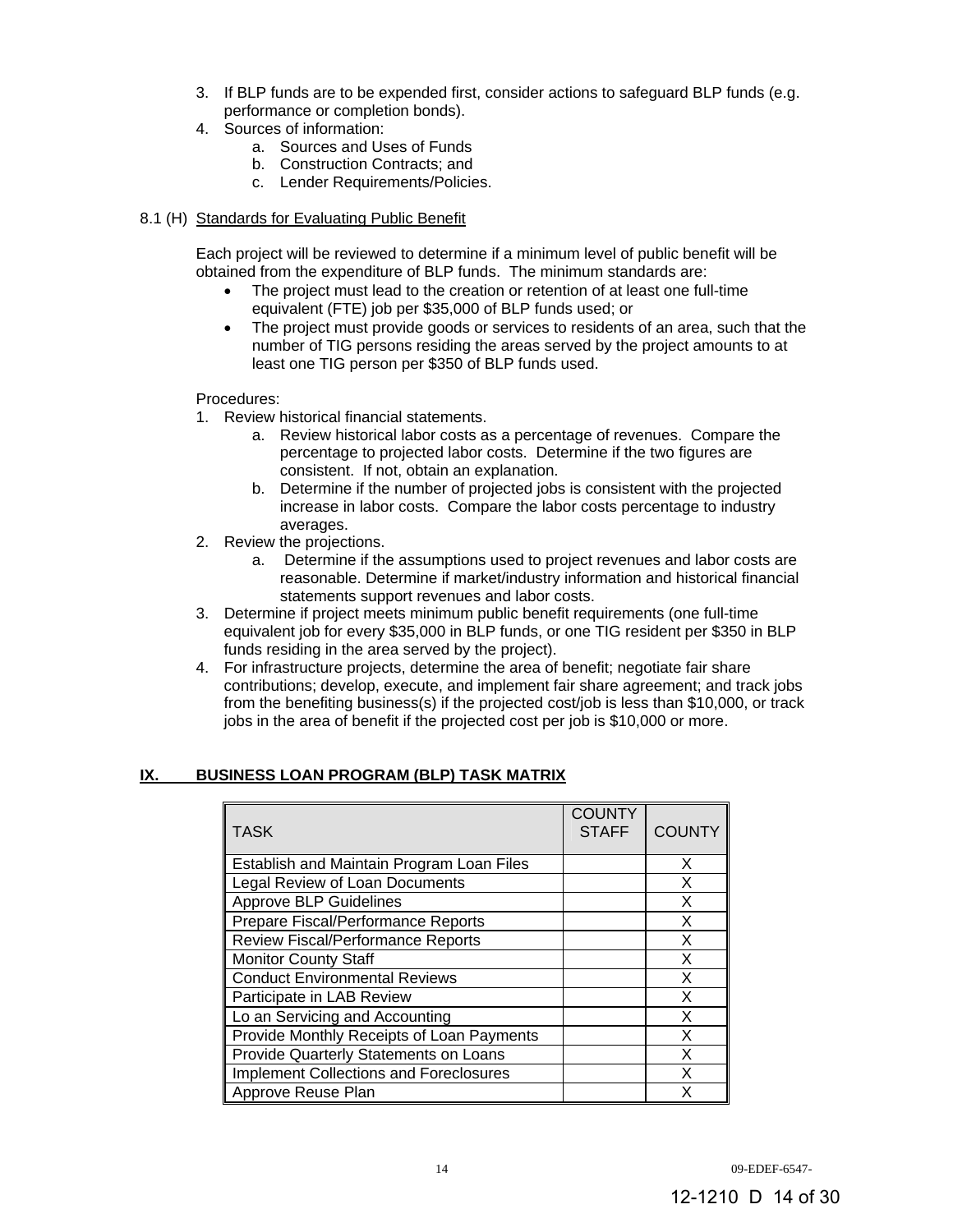| <b>TASK</b>                                                                                                   | <b>COUNTY</b><br><b>STAFF</b> | <b>COUNTY</b>           |
|---------------------------------------------------------------------------------------------------------------|-------------------------------|-------------------------|
| Meet with Participating Lenders                                                                               |                               | X                       |
| Publicize and Market the BLP                                                                                  |                               | X                       |
| Screen and Assist Loan Applicants                                                                             |                               | X                       |
| Refer Ineligible Applicants to Others                                                                         |                               | X                       |
| Request Preliminary Loan Information                                                                          |                               | X                       |
| Get Credit Report, Other Documentation                                                                        |                               | X                       |
| Prepare Loan Package and Recommendation<br>with Appropriate Determination                                     |                               | $\overline{\mathsf{x}}$ |
| Present Loan to LAB                                                                                           |                               | X                       |
| Close Loan with Other Lenders                                                                                 |                               | X                       |
| Monitor Loan and General Compliance                                                                           |                               | X                       |
| Prepare and Sign all HCD Reports                                                                              |                               | X                       |
| Prepare Cash Requests and HCD Reports                                                                         |                               | $\overline{\mathsf{x}}$ |
| <b>Clear Special Conditions</b>                                                                               |                               | Χ                       |
| <b>Site Visits to Borrowers</b>                                                                               |                               | X                       |
| Track Jobs/Benefit (EEO)                                                                                      |                               | $\overline{\mathsf{x}}$ |
| <b>Monitor Labor Standards</b>                                                                                |                               | X                       |
| Income Screening/TIG Benefit                                                                                  |                               | Χ                       |
| <b>Conduct Appeal Process</b>                                                                                 |                               | $\overline{\mathsf{x}}$ |
| Planning, Building & Public Works Reviews                                                                     |                               | X                       |
| <b>Attend HCD Workshops</b>                                                                                   |                               | Χ                       |
| Refer for Business Counseling - SBDC                                                                          |                               | $\overline{\mathsf{x}}$ |
| Provide Overall Review and Liaison Between<br>BLP Components, County Staff, County and<br><b>CDBG Program</b> |                               | X                       |

# **X. CDBG MONITORING**

## 10.1 Environmental Review

Once a loan is determined to be viable under the CDBG criteria, staff will work to initiate the Environmental Review process for the project specific activity. Environmental review procedures are included.

CDBG monitoring requirements will vary depending on the use of funds and the applicable federal overlays.

## 10.2 Public Benefit Requirements

#### **Job Creation/TIG Benefit**

See **Section 8.1 (H)** for project evaluation criteria. The El Dorado County Department of Housing, Community and Economic Development will be responsible for the Income Certification processes.

#### 10.3 Labor Standards Requirements

CDBG loans may trigger compliance with Federal Labor standards and provisions. The following CDBG-assisted projects may be subject to the payment of Federal prevailing wage rates:

- New construction or rehabilitation
- On-site improvements in support of new construction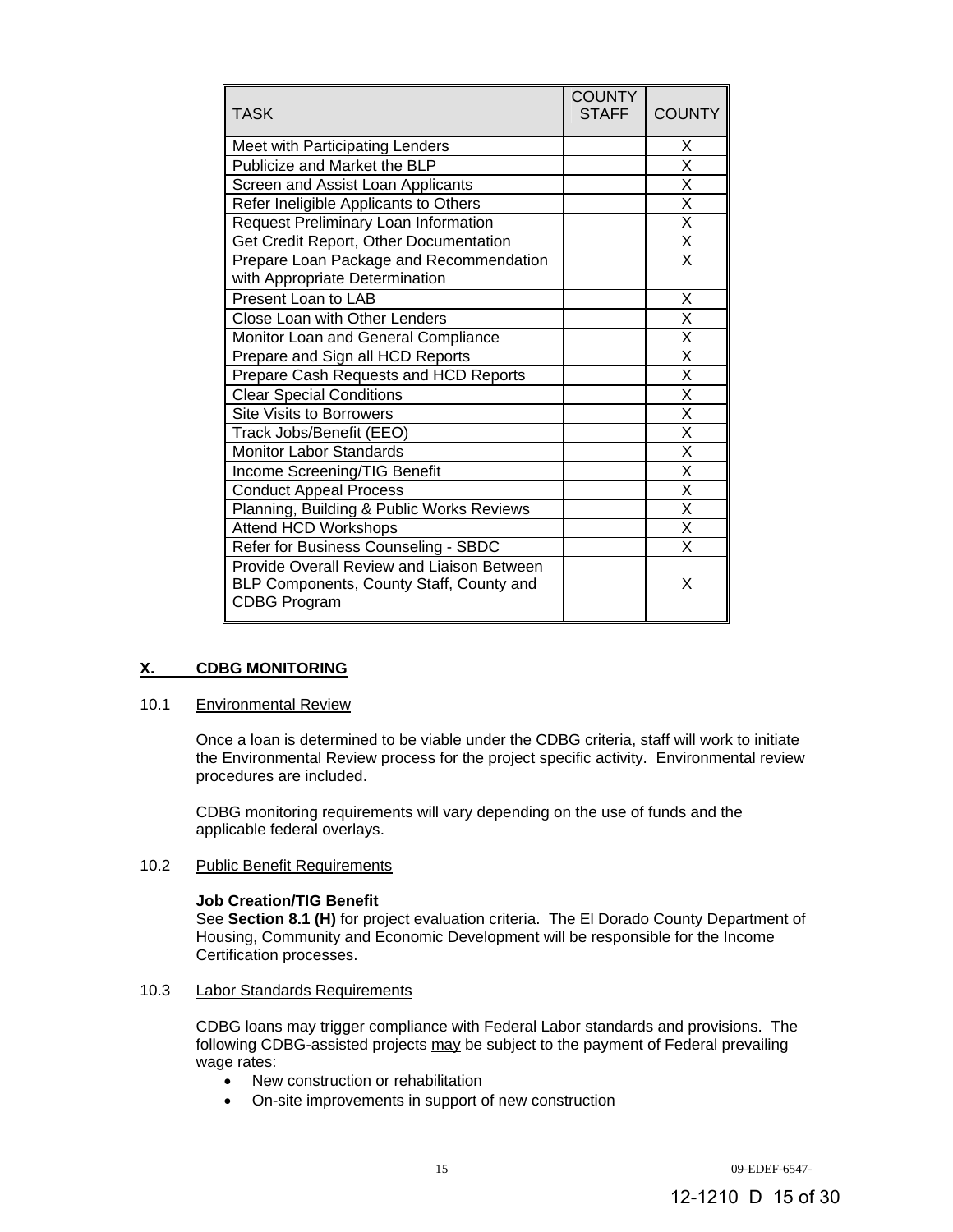Installation of equipment

When a project is determined to be subject to Federal labor standards, the County will be responsible for assigning in-house or contract staff to monitor compliance with this requirement.

## 10.4 Other Monitoring Requirements

Other requirements that apply to CDBG funding and may need to be monitored for compliance include:

- **Acquisition, Anti-Displacement, and Relocation.** If the County uses CDBG funds to acquire property, then it must comply with CDBG acquisition procedures. The County must minimize the displacement of persons (families, individuals, businesses, non-profit organizations, and farms) that may result from CDBG-funded activities. (24 CFR 570.606). If the displacement occurs, then the grantee must insure that the affected parties are provided with adequate relation assistance (24 CFR 570.606).
- **Equal Opportunity/Section 3.** The County must insure that no one is being excluded from participating in, or benefiting form, the CDBG program on the basis of race, color, religion, national origin, or sex (24 CFR 570.602). The County must have a system in place for tracking the "protected class" status of loan applicants, loan recipients, job applicants, and job recipients (24 CFR 570.607).
- **Procurement.** The County will utilize procedures in procuring services, supplies, equipment and construction contracts that maximize free and open competition and the efficient, economical use of the CDBG funds (24 CFR 85.36).
- **Contractor Eligibility and Certification.** The County will ensure that contractors are not on the federal list of ineligible contractors and that they are licensed and in good standing (24 CFR 570.609).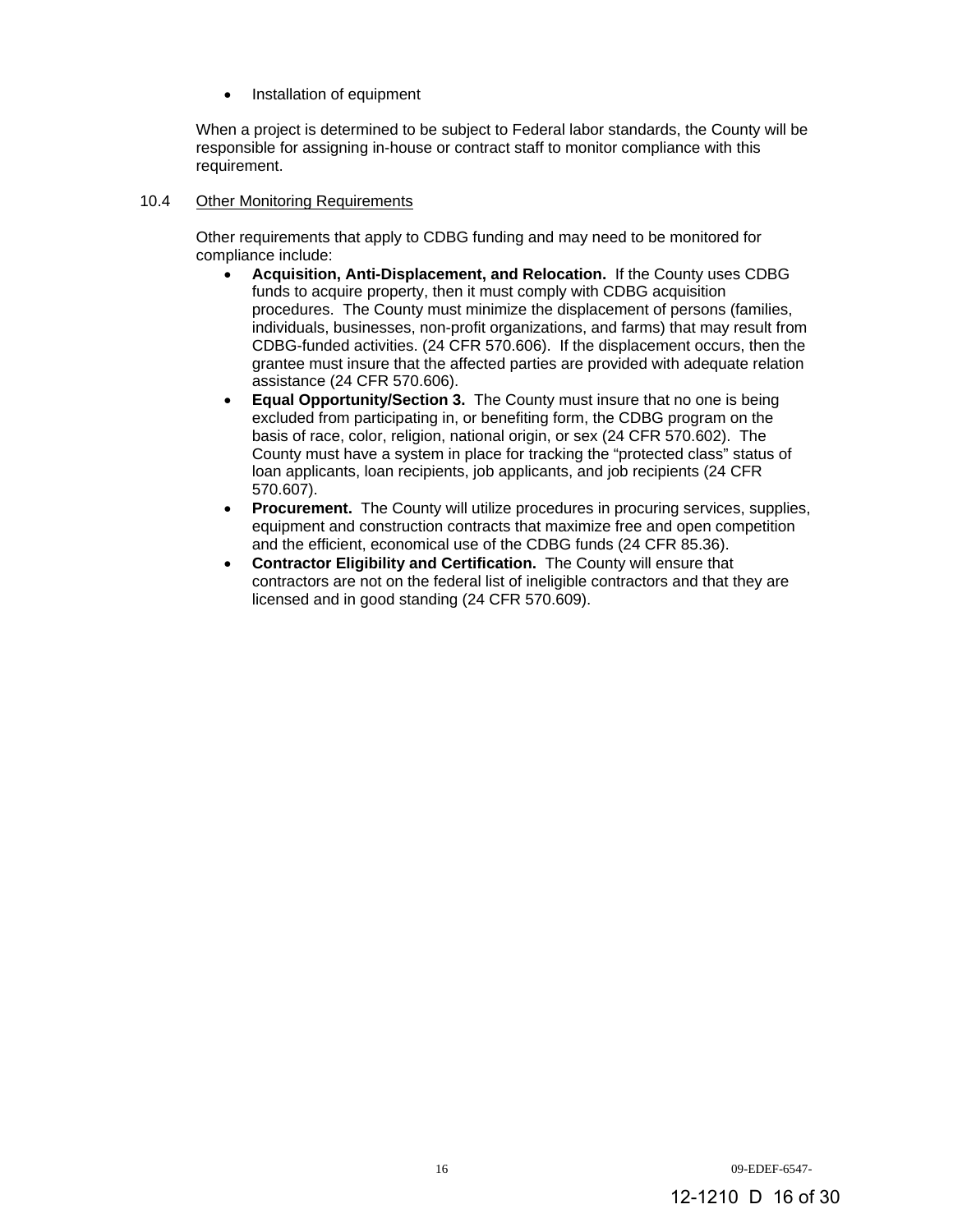#### **El DORADO COUNTY MICROENTERPRISE LOAN PROGRAM GUIDELINES**

## **I. PURPOSE:**

The El Dorado County Microenterprise Assistance Loan Program (MLP) is designed to provide the critical and necessary capital needs of businesses and development projects in El Dorado County. The MLP is capitalized with funds from the State of California Community Development Block Grant (CDBG) Program. The intent of the MLP is to provide appropriate assistance to business and development projects, which in turn will create and/or retain jobs, along with increasing the commercial and industrial base of the community.

The MLP provides loans in which repayments are "revolved" or "recycled" to be loaned again in the same program. Therefore, the initial funds that capitalize the program will be used again to create additional jobs, assist more businesses and projects and provide significant benefits beyond the MLP's initial loans.

The MLP is designed to provide need-based funding as some percentage of a project's total financing requirements. The MLP is targeted to businesses and projects that have the greatest potential for long-term job creation/retention, particularly jobs created and/or retained for low and moderate income persons.

The MLP will assist businesses and projects that start-up, expand, and/or locate within the unincorporated county limits of El Dorado. The MLP funds can be used to finance:

- Working Capital/Lines of Credit,
- Inventory Purchase,
- Equipment Acquisition,
- Furniture/Fixtures.

# **II. POLICY:**

The following elements are critical in the selection of loans for the MLP Program:

- Existence of a documented need that hinders the business or project from obtaining or affording the project without the MLP injection.
- The loan meets the MLP's underwriting criteria.
- Business owner qualifies as a CDBG Microenterprise (i.e. owner(s) is Target Income Group, defined as household earnings at or below 80% of the area median income for El Dorado County adjusted for household size, and that the business has five or fewer employees, including the owner(s.))
- The terms and conditions of the project are appropriate.

## **III. SOURCE OF FUNDING:**

The source of funding for the MLP is the State of California Community Development Block Grant Program Enterprise Fund Component Program. Loans are not made from the El Dorado County General Fund.

# **IV. DESCRIPTION OF FUNDING**

## 4.1 Guidelines

Loans will range from a minimum of \$1,000 to a maximum of \$25,000. However, MLP loans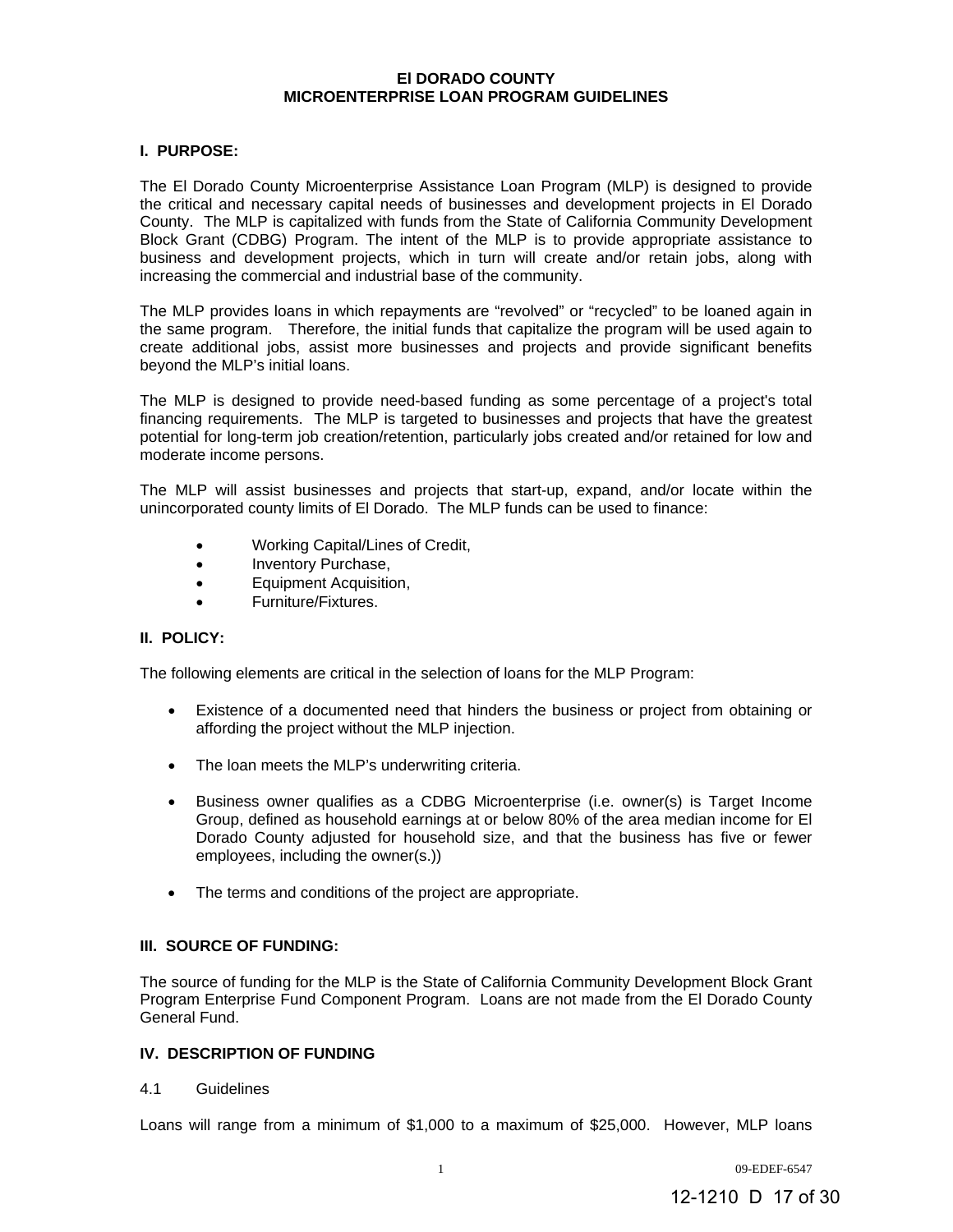above \$25,000 will require additional approval by the State Department of Housing and Community Development (HCD), Economic Development Advisory Committee (EDAC).

- **Leveraging**: Minimum 10% of total project costs.
- **Loan Terms:** Up to ten years, depending on the asset being financed and the demonstrated need for the MLP funds. The length of the loan shall not exceed the economical life of the equipment/asset being financed.
- **Interest Rate:** The interest rate is set based on the demonstrated financial need of each borrower. If the financial need is the availability of capital, the interest rate shall be near market rates for the asset being financed. If the financial need is the cost of capital (rate, term or collateral requirements), then the interest rate is set by evaluating the financial information to determine at what interest rate the project would be viable.
- **Loan Fee:** Borrowers will pay for any direct costs incurred in loan processing and closing, such as recording fees, attorney fees, escrow fees, etc.
- **Prepayment Penalty:** None
- **Deferral of Payments:** On a case by case basis, determined based on the financial "gap."
- **Collateral Requirements**: All MLP loans shall be fully secured by collateral in order to maintain the Microenterprise Loan Program. No unsecured loans shall be made. Collateral will usually be in the form of liens on the assets financed including fixed assets such as machinery, accounts receivable, inventory, and lease assignments. Liens upon other non-project assets of the borrower may also be used to secure the loan. Personal guarantees will be required of all person/entities holding a 50% or more interest in the applicant's business. Types of collateral may include
	- Liens on real property,
	- Deeds of Trust.
	- Liens on machinery, equipment, or other fixtures,
	- Lease assignments, as appropriate,
	- Personal and/or corporate guarantees, as appropriate, and
	- Other collateral, as appropriate.

## 4.2 General Administrative Features

The Microenterprise Loan Program will comply with all CDBG requirements, including, but not limited to:

- Confidentiality of Client Financial Information, as allowed by law;
- Equal Opportunity/Affirmative Action Policy;
- Attorney review of all contracts and legal forms;
- Monitoring and Reporting Forms;
- Collection and Foreclosure Policy;
- Labor Standards (where applicable);
- Clearing CDBG Special Conditions;
- Relocation assistance (where applicable);
- Section 3 requirements;
- Fair Housing requirements;
- Environmental reviews;
- El Dorado County staff will be responsible for overall project marketing, loan evaluation, loan packaging, and monitoring.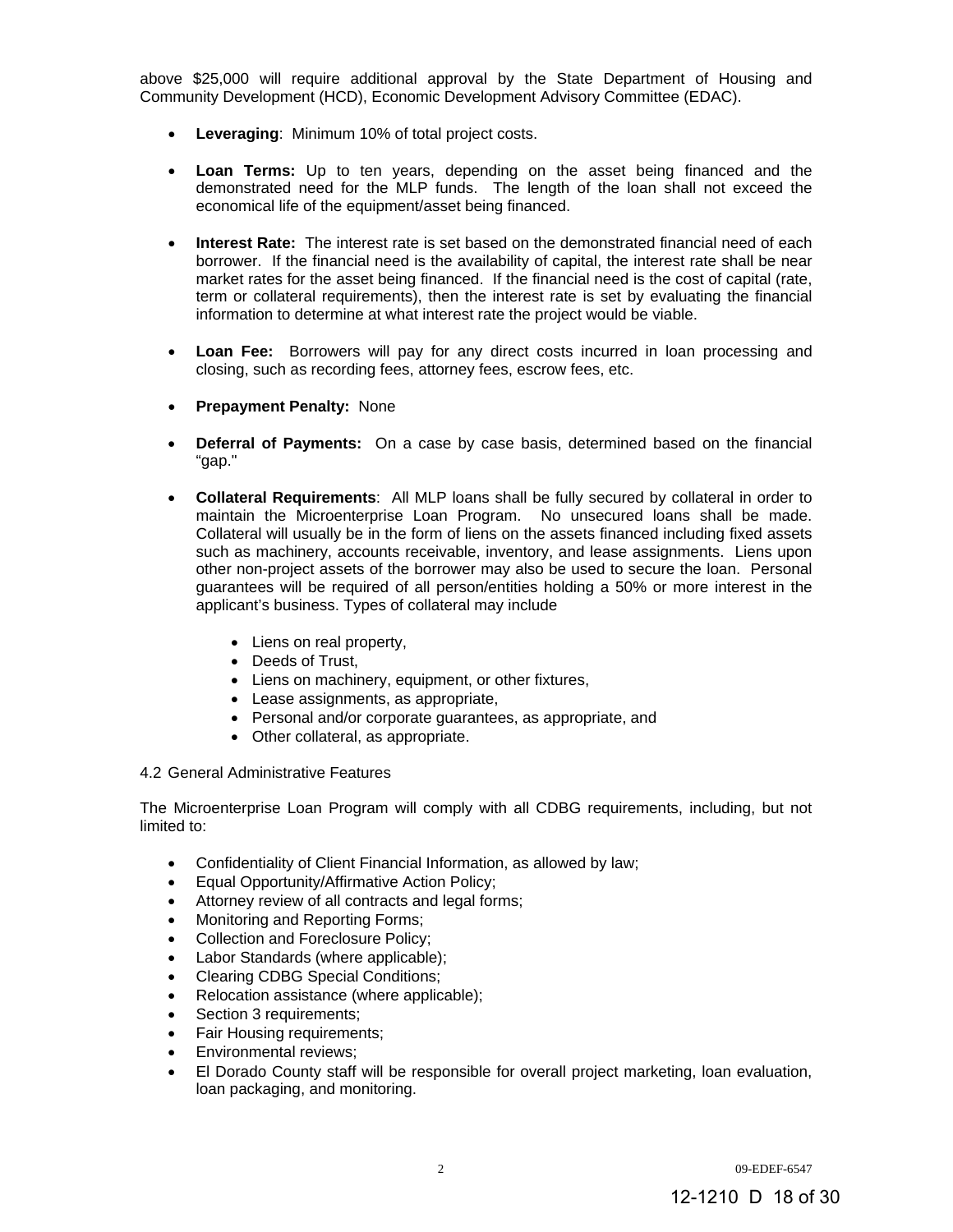## 4.3 Project Evaluation Criteria

The following evaluation criteria will be adhered to during the course of the Microenterprise Loan Program:

- The number of jobs created/retained and the percentage benefiting members of the Targeted Income Group.
- The amount of private dollars leveraging MLP funds.
- The financial viability of the proposed project.
- The demonstrated need for the MLP funds.

## 4.4 General Credit Requirements

A loan applicant must:

- Show ability to operate a business successfully,
- Have enough borrowing ability or equity to operate, with the MLP loan, on a sound financial basis,
- Show the proposed loan is of sound value or reasonably secure to assure repayment, and
- Show that the past earning record and future prospects of the firm indicate ability to repay the loan and other fixed debt, if any, out of the profits.

#### 4.5 Loan Packaging

County staff will be responsible for MLP loan packaging activities, including review of all proposals presented to the Loan Advisory Board (LAB).

#### 4.6 Loan Review

The Loan Advisory Board (LAB) shall be responsible for reviewing funding proposals and making recommendations to County staff. The El Dorado County Housing and Community Development Agency will decide terms and conditions of loan agreements. The LAB shall be comprised of:

- One representative of County Staff;
- One Certified Public Accountant:
- Two representatives of a El Dorado County lending institution, and
- Two representative of the business community appointed by the County.

HCD/CDBG will make the final loan determination after County LAB approval.

## 4.7 Length of Review Process

On average, the MLP review process takes six to eight weeks from submittal of a complete loan application through LAB review. Loan funds can be disbursed two to three weeks after signing the MLP documents, depending on the financing and approval by HCD. Conditional commitments can be made prior to final approval from another funding source. Every effort will be made to facilitate the process to coincide with the other funding source and the project's requirements.

## 4.8 Linking Jobs with Long-Term Unemployed

County staff will work closely with the Workforce Investment Act (WIA) programs and services that provide assistance to the unemployed and low and moderate income persons. Early and consistent involvement with each loan applicant will be an integral policy of the MLP Program.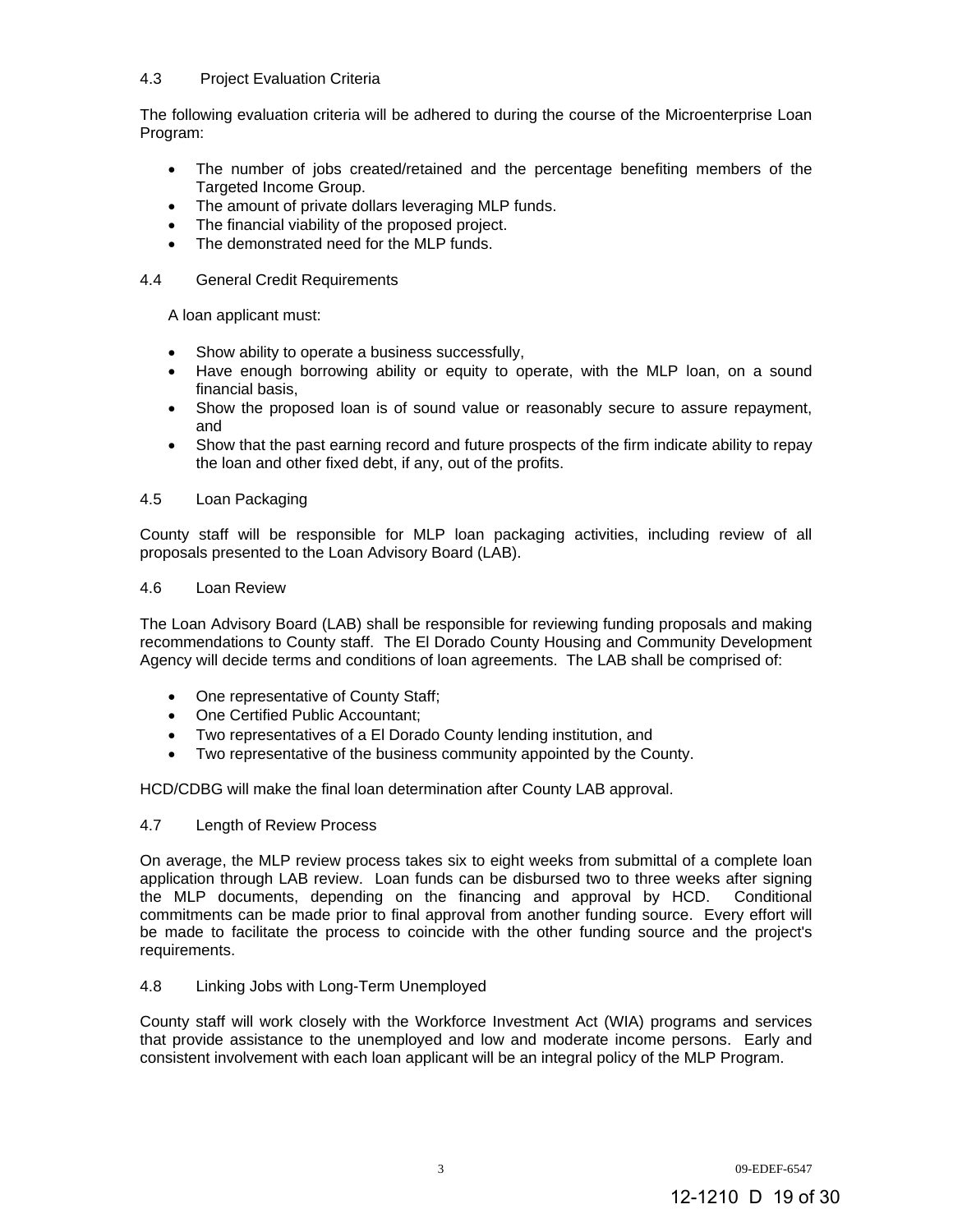# **V. ELIGIBILITY**

## 5.1 Eligible Applicants

In order to be considered for financing through the MLP, applicants must meet the following requirements:

- Have a completed business plan which includes a competitive market analysis and qualify as a Microenterprise (owner(s) is TIG and the business has five or fewer employees, including the owner(s))
- Be an on-going or start-up private, for profit Microenterprise business concern, partnership, sole proprietorship licensed and located (or planning to locate) within the unincorporated areas of El Dorado County. Businesses operating out of a residence are eligible.
- Be in compliance with all county, state and federal financial obligations, including taxes with zoning regulations.
- Loan monies may NOT be used to satisfy any existing debts.

## Conflict of Interest

When the County's program contains Federal funds, the following shall be addressed: in accordance with title 24, Section 570.611 of the Code of Federal Regulations, no member of the governing body and no official, employee or agent of the local government, nor any other person who exercises policy or decision-making responsibilities (including members of the loan committee and officers, employees, and agents of the loan committee, the administrative agent, contractors and similar agencies) in connection with the planning and implementation of the Program shall directly or indirectly be eligible for this Program. This ineligibility shall continue for one year after an individual's relationship with the County ends. Exceptions to this policy can be made only after public disclosure and formal approval by the governing body of the locality.

## 5.2 Eligible Uses

The project must be commercial or industrial. MLP funds can be used for construction and permanent financing, working capital, inventory, equipment, real property acquisition, construction and rehabilitation.

## 5.3 Ineligible Uses

Projects must be located in the unincorporated areas of El Dorado County. Projects cannot be residential in nature. Projects must have reasonable assurance of repayment. Projects are not eligible if they create a conflict of interest pursuant to California Government Code S87100 et seq for any current El Dorado County or Business Development Corporation employee or Loan Advisory Board (LAB) member. Projects must create or retain jobs, primarily for the Targeted Income Group and must leverage private or equity funds.

## 5.4 Eligible Costs

- Finance of inventory, furniture, fixtures, machinery and equipment.
- Working capital, supplies and start up costs.

# 5.5 Ineligible Costs for CDBG Loans

Costs incurred prior to CDBG grant execution, submittal of the loan application, and environmental review requirements, except for private leverage as specified in Section 4.1. and costs other than those listed as eligible in Section 5.5.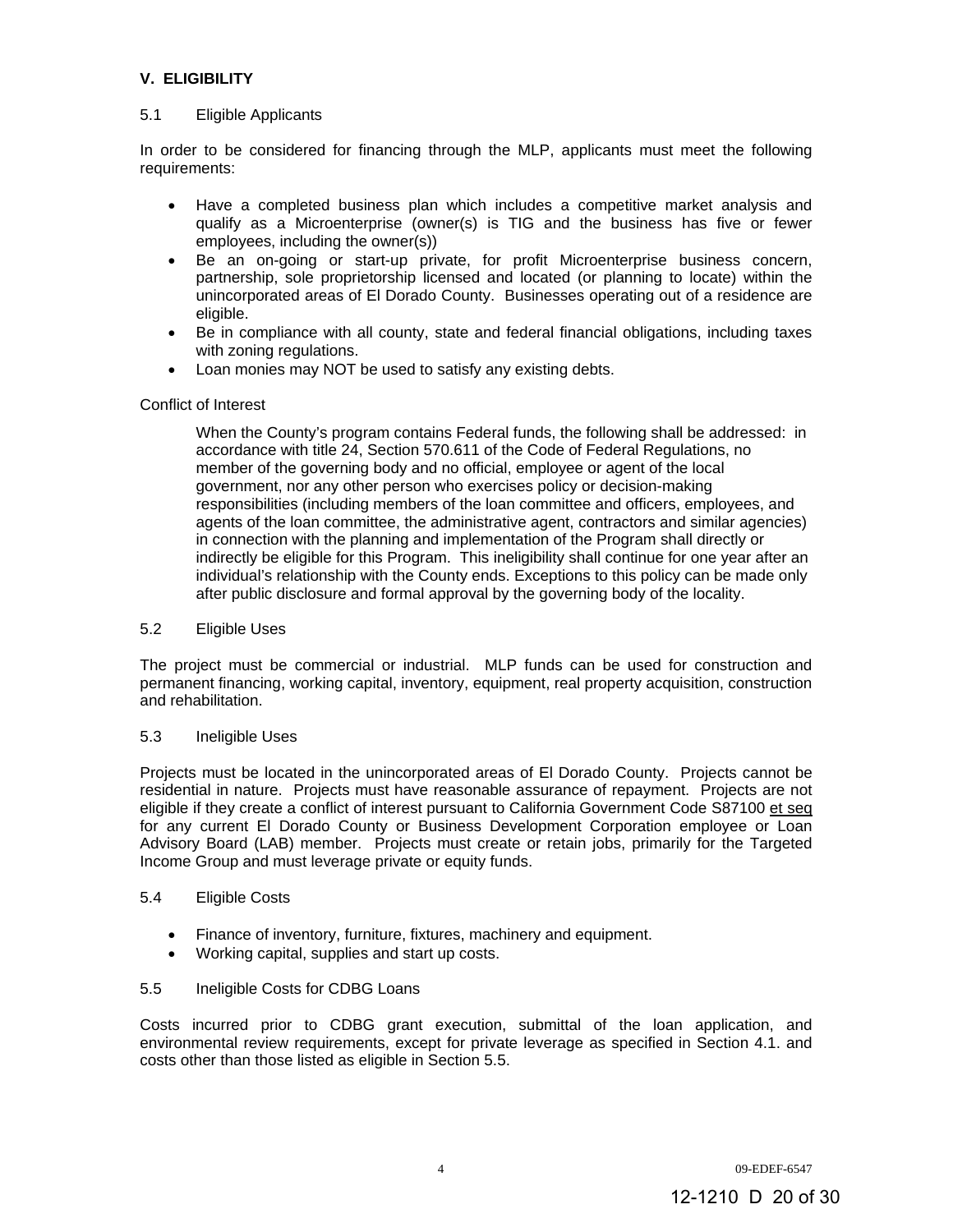## **VI. ROLE OF THE COUNTY**

- 6.1 County staff will, as required
	- Publicize and market the MLP; screen all applicants for loans;
	- Refer candidates that are not eligible, do not meet the MLP criteria or need technical assistance to the Small Business Development Center;
	- Ask promising candidates to submit preliminary information and an application, along with accompanying financial information;
	- Prepare package, along with recommendation to loan advisory;
	- If approved, assist with loan processing and closing;
	- Once closed, monitor the loan, maintain the loan records, and monitor compliance with job objectives.

The County staff will make the daily decisions called for or implied regarding the activities of the MLP. Decisions to foreclose and declare defaults will be the responsibility of the El Dorado County Housing and Community Development Agency, in consultation with legal counsel, based upon recommendations of staff. County staff will monitor on-going operations of the loan recipient. Staff will consult and monitor program operator during the term of the contract. Staff will review all reports, financial information and performance reports on each loan during the term of the loan. Staff will serve as the contact for the State Department of Housing & Community Development for the MLP.

County staff will meet with each MLP applicant to ensure that the applicant maintains the documentation required. Staff will brief each applicant on his obligations and requirements of the Program. Additionally, County staff will conduct an environmental review of the project as necessary. County staff and program operator will refer potential applicants, including those ineligible or denied MLP financing, that need technical and management assistance to the appropriate organization. As a condition of the loan, the County or LAB may require that applicants receive pre- and/or post-loan counseling.

County staff and/or the program operator may require applicants who have received loans to undertake business counseling if it appears that the applicant's financial position is declining and the MLP loan may become delinquent.

## 6.2 Role of the Loan Collection Agent

The County will conduct the duties of the loan collection agent. The duties will include the following:

- Loan servicing and accounting;
- Provide monthly receipts of loan payments
- Provide quarterly statements on each loan
- In concurrence with the jurisdiction's legal counsel, undertake loan collections, including asset liquidation;
- Obtain credit reports on all loan applicants

## **VII. LOAN SELECTION & APPROVAL PROCESS**

## 7.1 (A) Marketing

The marketing of the MLP Program will be accomplished by a variety of means. There will be media coverage, marketing brochures, and joint marketing through program operator's existing loan packaging and financial services. Local lenders will recommend clients and projects, when appropriate. The Small Business Development Center, local Realtors, and business associations will also refer potential applicants. The County will also use existing business and community networks to market the MLP Program.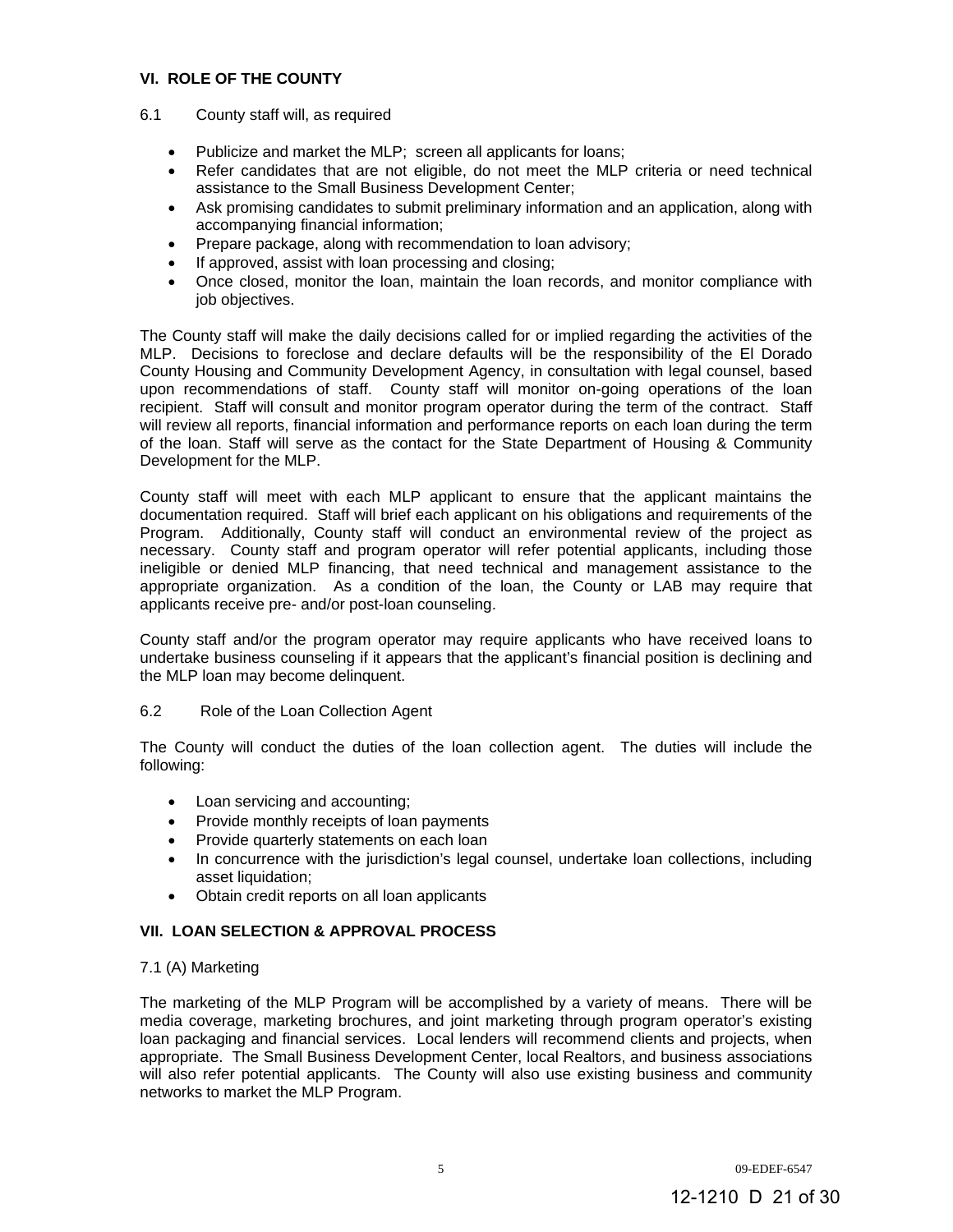## 7.1 (B) Procedure

Once a potential project has been identified, County staff will conduct a preliminary review for eligibility with the MLP criteria. If another lending source is more appropriate, or the project does not meet the MLP criteria, the staff will refer the prospective borrower to another organization for assistance.

If the project appears to meet the criteria, the applicant will be asked to submit preliminary information. Preparation and submission by an applicant of preliminary information and supporting documents include, but are not limited to: business and personal tax returns for the last three years or since commencement of operations (whichever is less), business financial statements (balance sheet and income statement) for current year and prior three years, current personal financial statement, credit history, and proposed project summary. Start-up businesses must submit proforma financial statements for the first five years. Real estate projects must submit pro forma projections for the first five years, and pre-leasing information.

The preliminary information will be reviewed by County staff. If the project is viable, a draft loan analysis will be prepared by program operator. If the decision is to decline the request, the program operator will provide the applicant with a written explanation of the denial. If appropriate, referrals to other organizations will be made.

If the review is positive, the applicant will be invited to an application conference with program operator and to submit a formal application to program operator, which will be presented to the LAB for their recommendation. At the application conference, program operator will review with the applicant the formal MLP checklist and required information, forms and financial schedules deemed necessary the County to complete the loan package. The County will determine project needs/conformance with local requirements, as well as determine the necessary environmental review for the project. The County will begin the environmental review as necessary.

The applicant, in conjunction with the County will develop the employment plan. Upon completion of the necessary information, applications will be presented by the program operator to the LAB. The presentation will include a completed MLP Project Evaluation Form. If the private funds are from equity, then the commitment letter must be from the applicant. The program operator presentation will include a recommendation. This recommendation will include the proposed terms and conditions, based upon the identified financial need and the "appropriate" analysis undertaken by program operator, along with a checklist insuring that the loan meets the MLP guidelines and criteria.

The LAB will decide to recommend approval or to decline the loan request. If declined the applicant will be informed in writing by the County as to the reason. If recommended, the LAB's recommendation can be under the terms and conditions proposed by program operator, or the LAB can recommend alternative terms and conditions. The LAB recommendation is the presented to the County Staff. County staff will review the loan package for completeness and regulatory compliance, as well as final review for compliance with MLP guidelines and criteria.

When the County approves or denies the loan request, the applicant will be notified in writing. If denied, the reasons for denial will be included. County approval shall include a certification statement that, based on his/her review of the staff report and LAB recommendation, the County finds that the CDBG loan is appropriate and that the assistance is commensurate with both the needs of the borrower and public benefits stemming from the project.

## 7.1(C) Loan Closing

Upon approval by the County will prepare for the loan closing. After final approval from HCD/CDBG the Borrower will sign all the necessary documents and agreements. The County will request a drawdown of funds from the State Department of Housing & Community Development (the timing of the request may vary depending on the project). The County will prepare the loan closing documents, prepare title and lien searches, and UCC-1 filings, if appropriate. County legal counsel will review all agreements and documents, as necessary.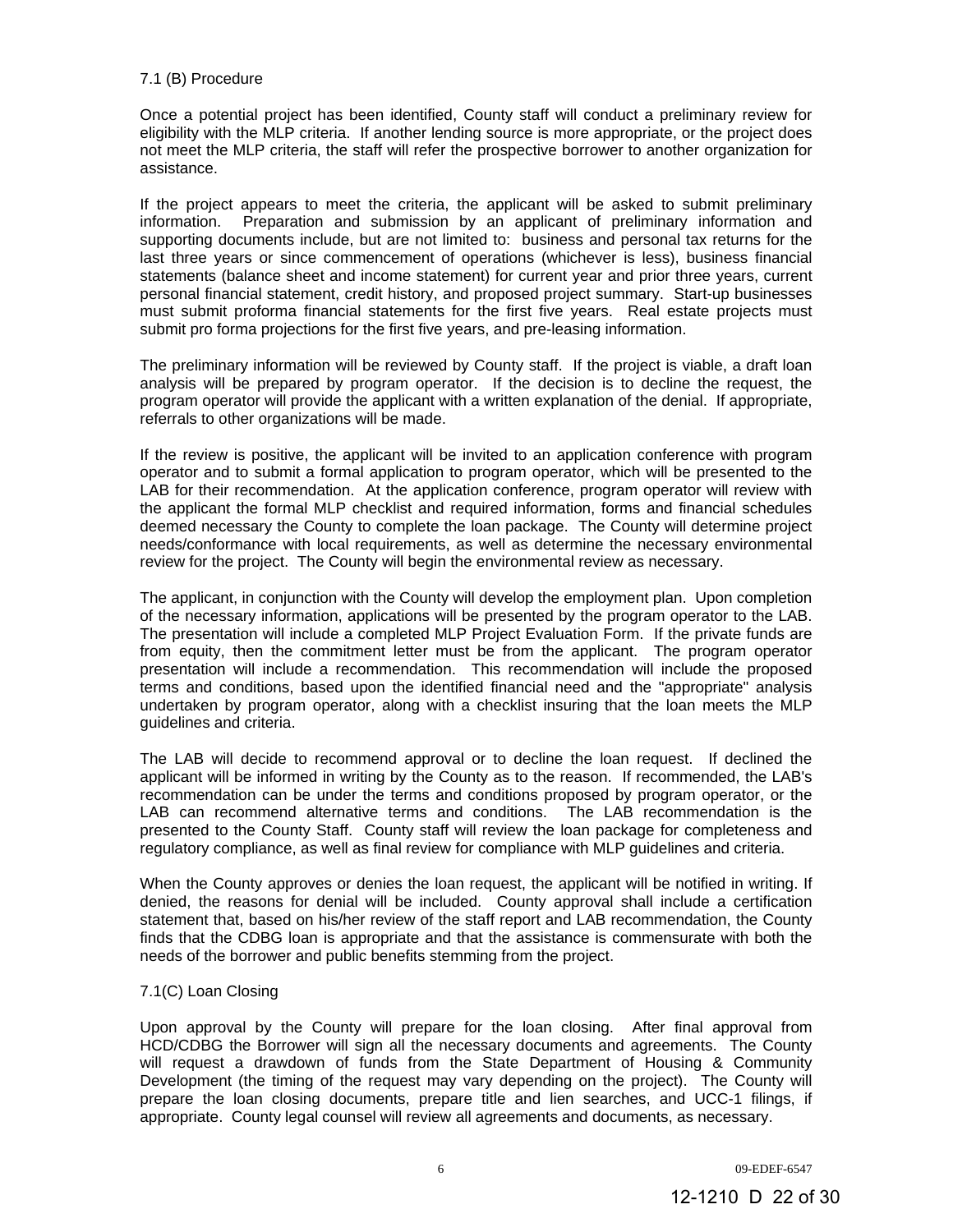Loan closing will be undertaken by the County. At the time of closing, the Borrower will be provided with a checklist outlining their obligations under the MLP Program. At closing, or another specified time, funds will be disbursed to the Borrower. The County will complete any remaining legal, regulatory or other items. Monitoring and compliance files will be set-up at this time.

## 7.1(D) Loan Monitoring

Two separate loan files will be maintained. The first is the legal file which holds all the original loan documentation, along with the original documents. This file shall be kept in a fireproof vault for safekeeping. The second is a credit file which shall contain the day-to day administrative records of the loan. At a minimum the legal file shall include:

- Note
- Loan Agreement, including Non-Financial Employment Plan
- Mortgage
- **•** General Security Agreement
- Personal Guaranty
- Corporate Guaranty
- Subordination Agreement
- Life Insurance Policy and Assignment
- Hazard Insurance Policy and Assignment
- **•** General Resolution
- Certificate of Secretary
- Opinion of Counsel
- Intercreditor Agreement

The credit file shall contain, at a minimum, the loan application and financial information associated with the application, credit memo, LAB recommendation, final local approval, disbursement records, reports of site visits, updated financial information provided by borrower, job creation/retention data, etc.

A reporting system will be established for each loan and the loan portfolio as a whole. The report should be up-dated at least quarterly. The County shall be responsible for preparation of this report. The report will be used by the County to monitor the loans and identify problems. The report will contain the following:

- **Fund Report Balance:** A monthly summary of the beginning fund balance, principal and interest recaptured during the month, disbursements made during the month and funds committed but not yet disbursed, and amount remaining in the MLP which is unencumbered. The monthly receipts from the lender on each loan will serve as the basis for this report.
- **Portfolio Summary Report:** A quarterly summary of the total loans outstanding and authorized loans. The report shall include a quarterly statement on each loan, prepared by the lender. The quarterly report shall include the last payment date and loan balance. Delinquent loans shall be identified and a summary of actions to date to collect delinquent loans shall be included.
- **Employment Report:** A quarterly report on each project detailing the jobs created/retained, and where applicable those hired that meet the Targeted Income Group.
- **Loan Loss and Delinquent File:** A list of all loans that have been classified as uncollectible and a summary of foreclosure procedures to date on the loan. Loans that are delinquent will also be listed, along with a summary of recommended steps, and steps taken to date.
- **Tickler File:** A listing of the current loan portfolio and dates for receipt of financial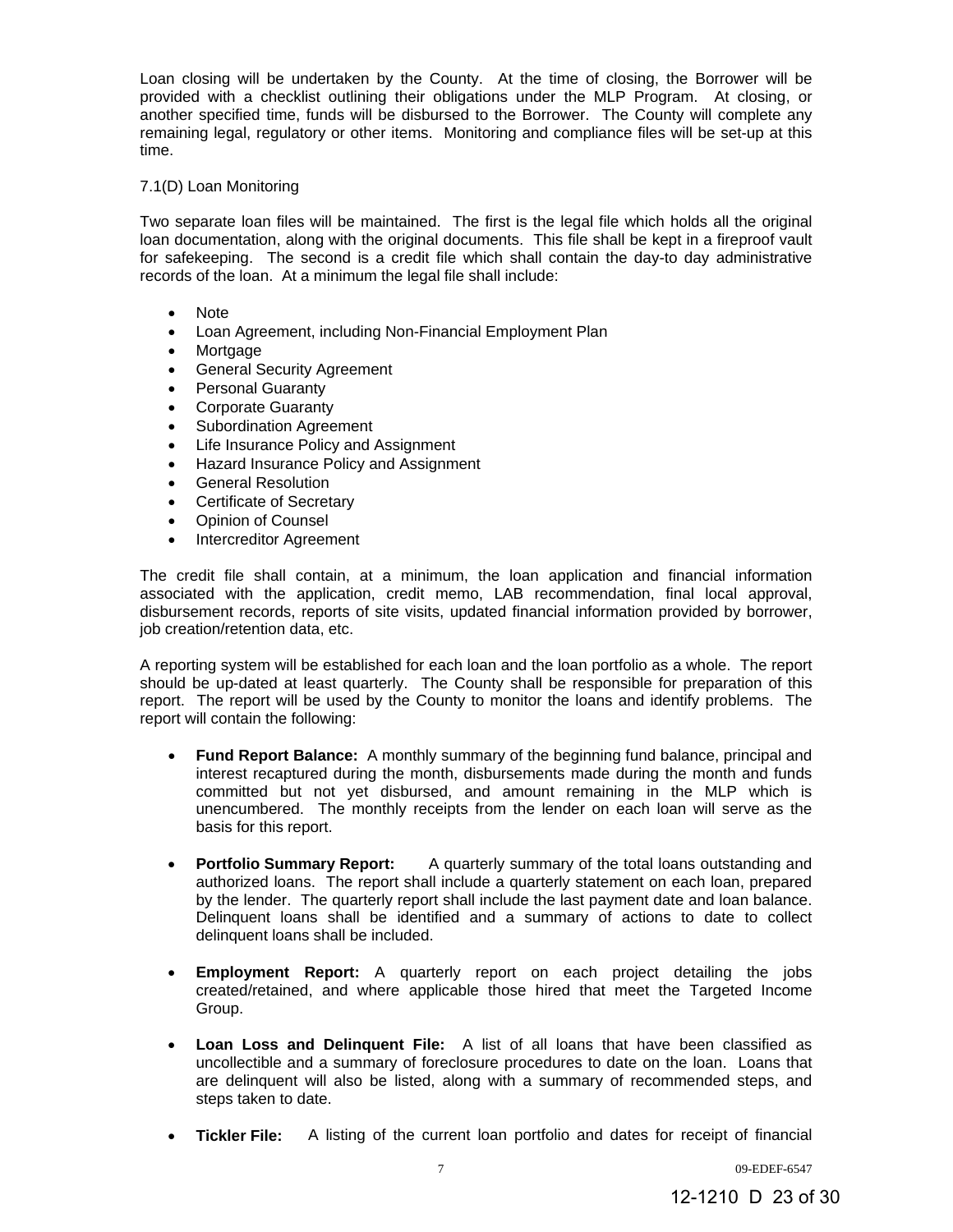statements, employment information, renewal of UCC-1 filings, review date, dates for insurance renewal and other information.

In addition, a loan monitoring file will be established which will include a summary of the monitoring requirements of the State Department of Housing and Community Development. A tickler file will be part of this overall file to insure that loan and MLP monitoring is undertaken and completed

## **VIII. LOAN UNDERWRITING**

The loan underwriting policies of the El Dorado County Microenterprise Loan Program (MLP) are designed to insure the program's ongoing viability, assist businesses that could not proceed without the MLP, and ensure that the MLP assistance is appropriate.

## 8.1 HUD Underwriting Guidelines

The County has adopted the HUD underwriting guidelines for the MLP to determine whether a proposed CDBG subsidy is appropriate to assist with business expansion or retention. In addition, the project will be reviewed to determine that a minimum level of **public benefit** will be obtained form the expenditure of the CDBG funds in support of the project.

The objectives of the underwriting guidelines are to ensure that:

- Project costs are reasonable;
- All sources of project financing are committed;
- To the extent practicable, MLP funds are not substituted for non-Federal financial support;
- The project is financially feasible;
- To the extent practicable, the return on the owner's equity investment will not be unreasonably high;
- To the extent practicable, MLP funds are disbursed on a pro rata basis with other financing provided to the project; and
- Sufficient public benefit will be received from the expenditure of MLP funds.
- 8.1(A) Project Costs are Reasonable

All project costs will be reviewed for reasonableness, and to avoid providing either too much or too little MLP assistance. The amount of time and resources expended evaluating the reasonableness of a cost element shall be commensurate with its costs. In some instances, it will be necessary to obtain third-party, fair-market price quotations or a cost element. Particular attention will be documenting the cost elements in nonarms-length transactions.

## Procedures:

- 1. Start with Sources and Uses of Funds.
- 2. For each Use of funds, determine if costs are reasonable.
	- a. For machinery, equipment. Determine if the costs are estimated by a third-party (e.g. architect, engineer, equipment supplier, etc.). Determine if the estimates are included in the application. Determine if the contingency is adequate.
	- b. For working capital, compare the amount of working capital to industry averages, risk, historical needs of the business and the projected need. Analyze business financial statements, projections, operating cycle and financial ratios.
- 3. A higher level of review will be required if there are no third party estimates.
- 4. Sources of information:
	- Sources and Uses of Funds Statement;
	- Financial Statements and Projections;
	- Industry Averages (Robert Morris):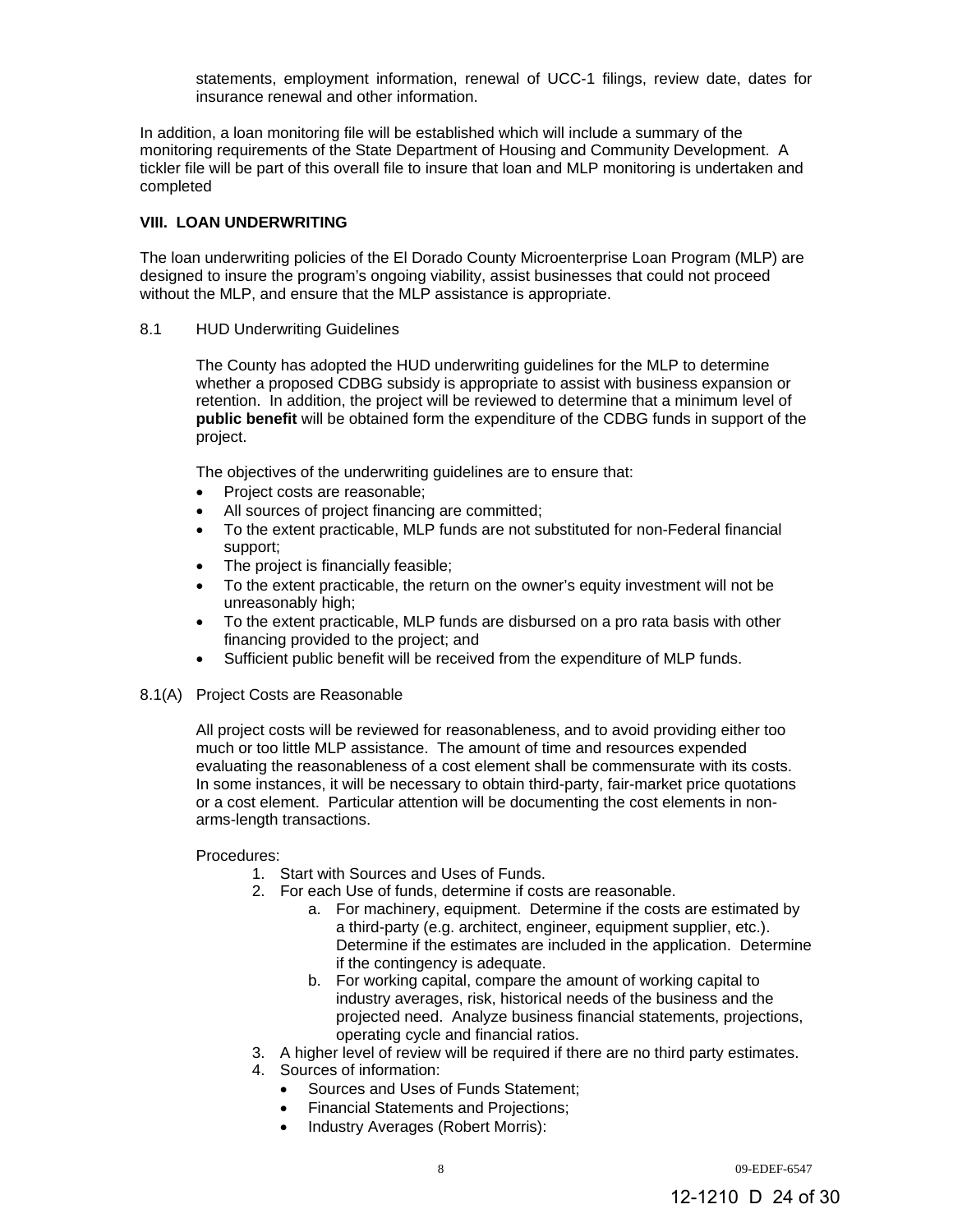- Third Party Costs Estimates;
- Building Department/Public Works;
- Realtors;
- Appraisers;
- Architects/Engineers;
- Contractors;
- Equipment Suppliers; and
- Other similar projects.

## 8.1 (B) Commitment of All Sources of Project Financing

Prior to the commitment of MLP funds to the project, a review shall be conducted to determine if sufficient sources of funds have been identified and committed to the project, and the participating parties have the financial capacity to provide the funds to ascertain if the project is viable and will move ahead in a timely manner. In certain circumstances, the MLP may commit its funds in advance of final commitments from other funding sources. However, to conduct the underwriting analysis, the approximate terms and conditions of the other funding sources should be known. Final commitments from the other funding sources will be required, with substantially similar terms and conditions as used in the underwriting analysis, prior to any loan closing or disbursement of funds.

## Procedures:

- 1. Start with Sources and Uses Form.
	- a. For all sources of funds, determine if there is evidence verifying commitment or intent to commit.
	- b. For debt sources, be in receipt of letters of intent or interest, which specify the level of commitment and terms/conditions of the loan. The proposed terms should be reflected in the business projected debt schedule and in the financial projections. Determine if actual loan packages have been submitted to lenders.
	- c. For equity sources, determine if the equity injection is verified on the business or personal financial statements. Or if an investor provides the equity, obtain evidence of the level and terms of commitment (e.g. letter of intent with accompanying financial statement verifying availability of funds).
- 2. Sources of information:
	- a. Sources and Uses of Funds,
	- b. Business and Personal Financial Statements, and
	- c. Letters of intent/interest form lenders, partners and investors.
- 8.1 (C) Avoid Substitution of CDBG Funds for Non-Federal Financial Support

The project will be reviewed to ensure that, to the extent practicable, MLP funds will not be used to substantially reduce the amount of non-federal financial support for the project to make the most efficient use of the MLP funds.

8.1 (D) Financial Feasibility of the Project

Each project will be examined to determine the financial viability of the project, and thus the reasonable assurance that the public benefit will be realized. The current and past financial statements for both the business and individuals must be analyzed, along with tax returns and projections. The assumptions behind the projections must be critically analyzed. Income and expense costs shall be evaluated and compared historically, where applicable, and compared to industry averages (using guides such as Robert Morris' Annual Financial Statements). Project costs, including both hard and soft costs, must be determined to be reasonable. Accurate project costs are vital to determining project feasibility.

As part of the financial analysis, the past, current, and projected financial data shall be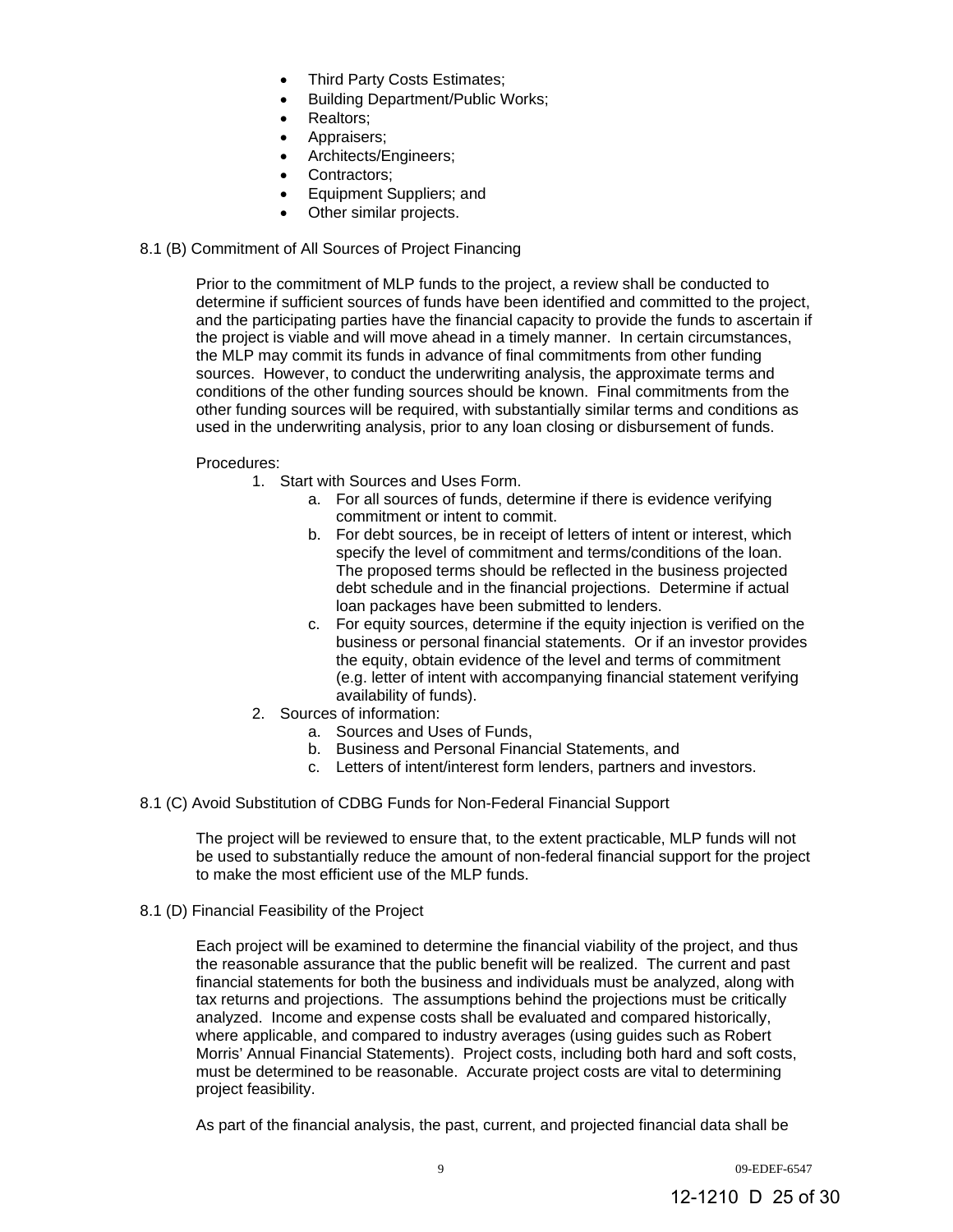analyzed to determine if the job estimates are reasonable and supportable. Labor costs shall be looked at the break-even point. In addition, labor costs shall be checked against industry averages. Variations should be explained in the loan analysis.

The terms and conditions of the MLP loan must be appropriate. In general, the interest rate shall be set at a rate where available cash flow is able to meet debt obligations, after other obligations are met, with enough cash flow remaining to operate successfully. The loan term typically is based in the asset being financed. The term should not exceed the economic life of the asset being financed. However, a longer loan amortization schedule, with the loan due at the end of the economic life may be justifiable

Each loan shall include a written explanation of the appropriate analysis that was undertaken, and the reason the terms and conditions of the loan were approved.

#### 8.1 (E) Financial Analysis

Historical and projected financial statements will be subject to financial analysis to determine the gap, and structure the terms and conditions of the MLP loan, as discussed above, but also to determine that the project is feasible. In addition, use prudent underwriting guidelines, demonstrating that the proposed loan is of sound value, and note how past earnings and future prospects indicate an ability to meet debt obligations out of profit.

Information that will be required to be submitted by the applicant will depend on the project, ownership structure and whether it is an ongoing or start-up business. In general, the information required is outlined in the MLP checklist in the exhibits.

The financial analysis will differ depending on whether the business is a start-up or existing business. The analysis will include for existing businesses a spread of the current and financial statements to determine trends. The pro forma statements will then be compared to these past statements. Financial ratios will be analyzed. The statements and ratios will be compared to industry averages. For start-up business the projections will be analyzed and ratios developed, and both compared to industry averages.

Ratios that will be analyzed include:

- Current Ratio: Current assets/current liabilities. This ratio is a rough indication of a firm's ability to service its current obligations. A ratio of 2:1 is considered secure.
- Quick Ratio: Cash & equivalents plus accountants & notes receivable/current liabilities. The ratio is a refinement of the current ratio. A ratio of 1:1 usually indicates ample liquidity.
- Cash Flow Coverage: Net profit & depreciation & depletion-amortization expenses/current portion of long term debt. This ratio is a measure of the ability to service long term debt.
- Another coverage ratio is: Earnings before interest and taxes/annual interest expenses. This ratio is a measure of a firm's ability to meet interest payments. A Cash Flow Coverage of 1.25 debt service shall be used as a guideline.
- Debt to Worth: Total liabilities/tangible net worth. This ratio is the relationship between debt and a businesses net worth. A lower ratio is an indication of greater long-term financial safety and greater flexibility to borrow. In general, a Debt to Worth ratio of higher than 5:1 should not be exceeded as an underwriting policy. There are exceptions when the industry average is high due to its capital intensive nature or when projections show the ratio lowering quickly.
- Collateral Coverage: The value of collateral as compared to the amount of the loan. Typical underwriting guidelines suggest that 125% of loan balance be used. However, this is highly dependent on the quality and security of the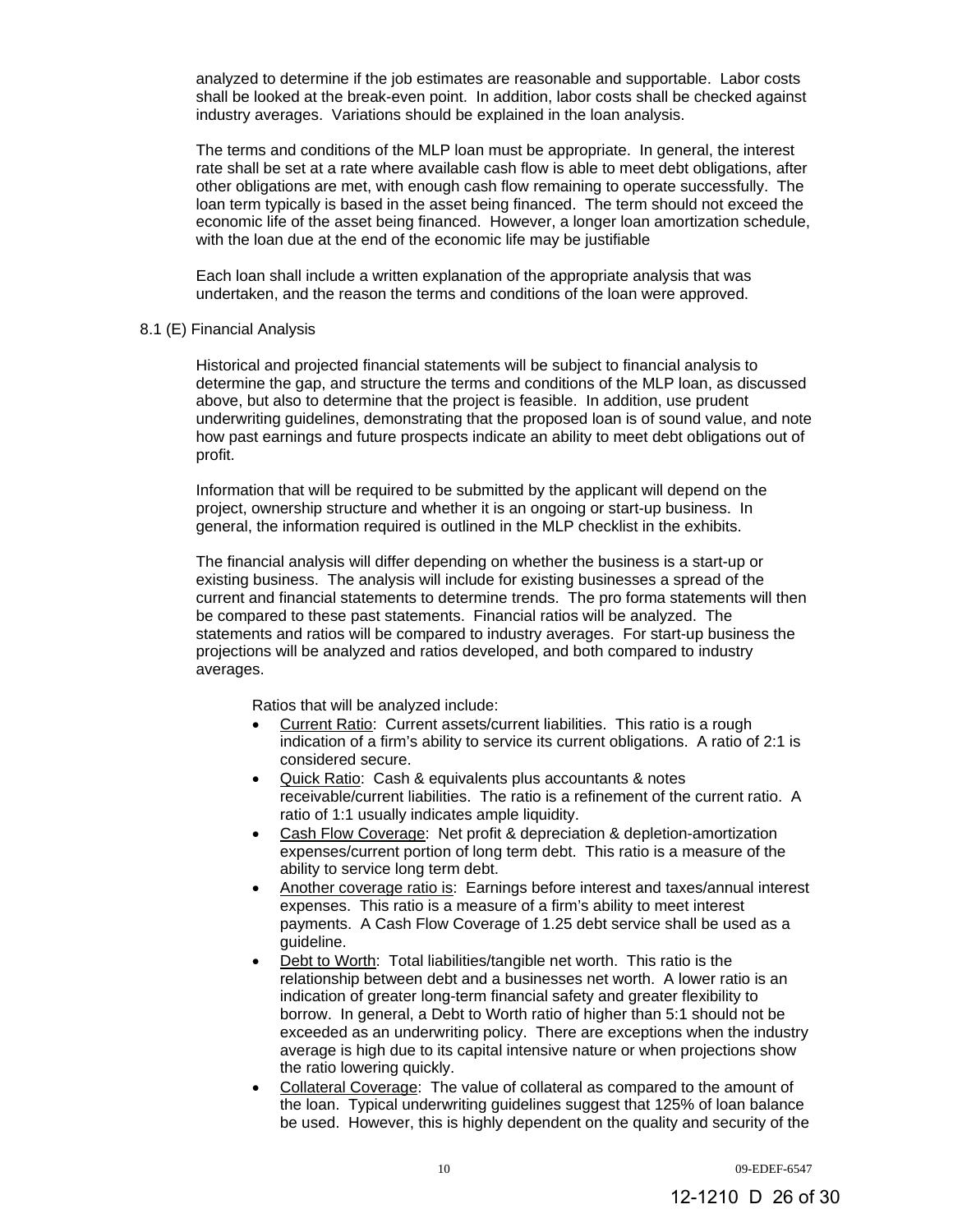collateral. In addition, collateral requirements are a cause of "financial gaps". The MLP shall use 125% as a guideline, which shall only be lowered with specific and detailed analysis and explanation.

 Break-Even Analysis: The analysis of the project's ability to support the projected labor costs and additional debt service at its break-even point (BEP) will be analyzed to determine what proportion of the jobs can be supported at that BEP. This will serve as a worst case look at the business' prospects for success, ability to service new debt, etc.

The financial and ratio analyses must be supported by the business plan. The business plan must provide a clear understanding of the project, competition, market strategy, sales estimates, management capacity and other factors.

Lastly, to ensure project feasibility, an evaluation will be conducted of the experience and capacity of the business principals to manage the business and achieve the projections.

Procedures:

- 1. Perform financial underwriting analysis.
	- a. Spread historical financial statement sand projections. Identify any significant differences and compare to industry averages.
	- b. Review assumptions to projections. Determine if projections are reasonable and supported by market studies, business plan, and historical trends.
	- c. Review financial ratios for project and compare to industry averages. If significantly different, determine the reasons and impact on feasibility.
	- d. Review cash flow for project. Determine if there is adequate working capital.
	- e. Determine break-even point for project, and how much the projections are above the break-even point. Determine if the public benefit will be realized at the break-even point.
- 2. Review the business plan, market information, historical financial statements, projections, ratio analysis, break even analysis, spreadsheet analysis, and management capacity to determine the project feasibility.
- 3. Sources of information:
	- a. Historical Financial Statement;
		- b. Financial Projections;
		- c. Business Plan;
		- d. Market and Industry information; and
		- e. Industry Averages.
- 8.1 (F) Return on Equity Investment

The return on equity investment is the amount of cash that the investor/business owner is projected to receive in relation to their initial equity. For a sole proprietor, this equates to salary plus net income. To the extent practicable, the MLP should not provide more than a reasonable return on investment to the business owner. This will help ensure that the MLP will maximize the use of MLP funds and not unduly enrich the business owner. However, care shall be taken to ensure that the rate of return will not be too low, so that the business owner's motivation remains high to pursue the business with vigor.

If the project's financial returns are projected to be too low to motivate the business and/or investor to proceed with the project then risks of the project outweigh the returns. An inadequate rate of return, adjusted for industry and location risks, is a third method to determine the gap appropriate to be funded with MLP funds. To analyze this gap, the projected return on investment must be compared to the return on investment on similar projects. If it is shown that a gap does exist, then the MLP financing rate and terms must be set at a rate that provides a return equal to the "market rate". Real estate appraisers and lenders are important sources of information on "market rate" returns.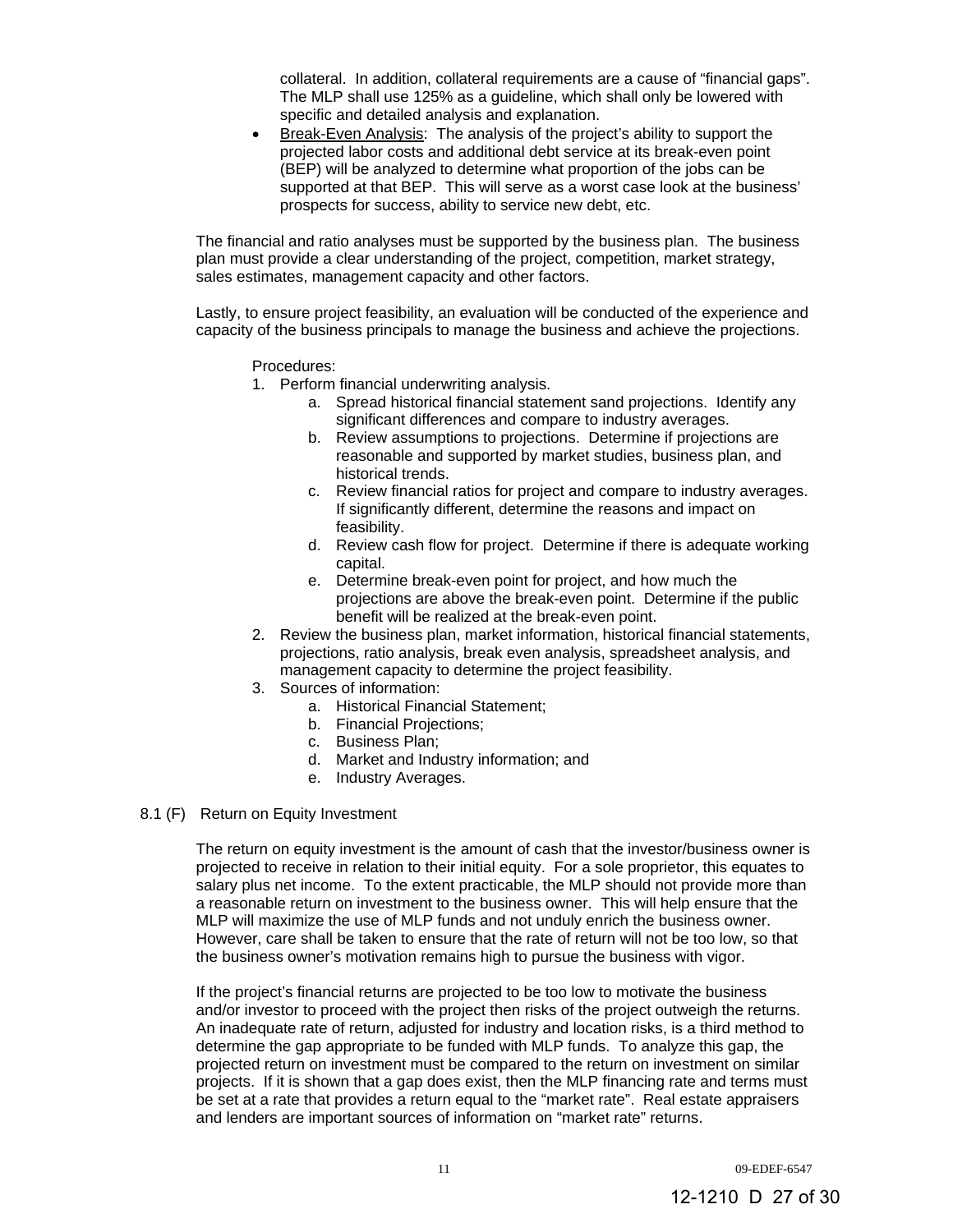Procedures:

- 1. Review projections.
	- a. Review revenues, expenses (including officer's salary/owners' draw), debt service and net operating income, and compare to historical financial information and to industry averages. Determine if these items are reasonable.
	- b. Review indicators of owners' return on equity, including officers' salary, owners' draw, and net operating income. Given the project's risk and local conditions, determine if the return on equity is reasonable compared to industry averages.
- 2. Review the business and personal obligations. Determine what return on equity is necessary to meet personal and business obligations.
- 3. If return on equity is above industry averages, adjusted for risk and local conditions, take steps to reduce the return to within a reasonable rate by restricting owners' draw/officers' salary, or adjusting the MLP loan terms.
- 4. If return is below average, adjust MLP subsidy to bring the rate of return closer to the industry average.
- 5. Sources of information:
	- a. Financial projections;
	- b. Historical financial statements;
	- c. Personal financial statements; and
	- d. Industry averages.
- 8.1 (G) Disbursement of MLP Funds on a Pro Rata Basis:

To the extent practicable, MLP funds should be disbursed on a pro rata basis with other funding sources to avoid placing MLP funds at a greater risk than other funding sources. When it is determined that it is not practicable to disburse MLP funds on a pro rata basis, other steps shall be taken to safeguard MLP funds in the event of a default.

Procedures:

- 1. Review Sources and Uses of Funds. Determine when MLP funds will be expended as compared to other funds.
- 2. Determine other funding sources' policies towards expenditure of funds. These policies may require the use of MLP funds first. If so, may need to negotiate with other funding sources.
- 3. If MLP funds are to be expended first, consider actions to safeguard MLP funds (e.g. performance or completion bonds).
- 4. Sources of information:
	- a. Sources and Uses of Funds
	- b. Construction Contracts; and
	- c. Lender Requirements/Policies.
- 8.1 (H) Standards for Evaluating Public Benefit:

Each project will be reviewed to determine if a minimum level of public benefit will be obtained from the expenditure of MLP funds. The minimum standards are:

The business owner must be a member of a low-moderate target income group.

Procedures:

- 1. Review historical financial statements.
	- a. Review historical labor costs as a percentage of revenues. Compare the percentage to projected labor costs. Determine if the two figures are consistent. If not, obtain an explanation.
	- b. Determine if the number of projected jobs is consistent with the projected increase in labor costs. Compare the labor costs percentage to industry averages.
- 2. Review the projections.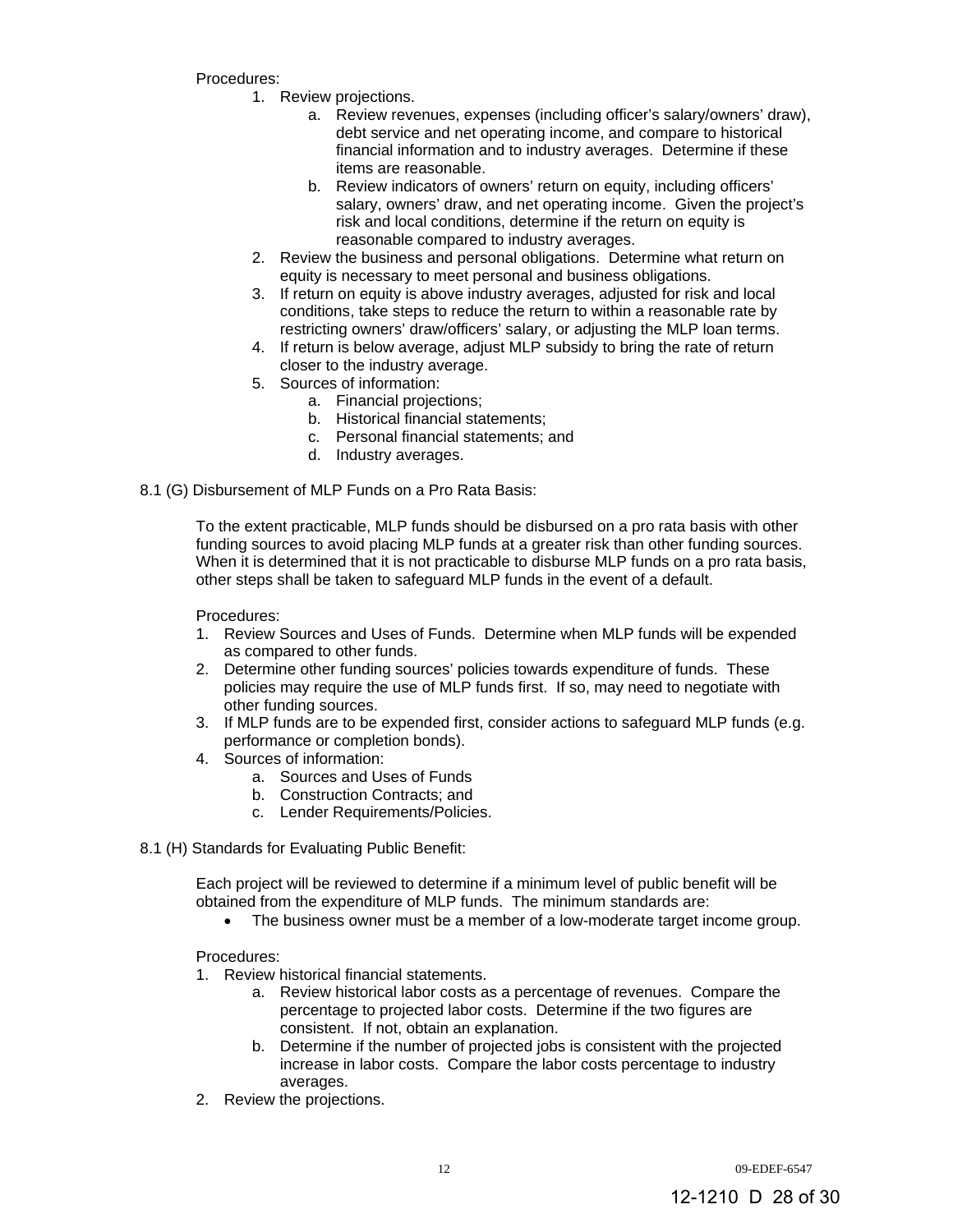- a. Determine if the assumptions used to project revenues and labor costs are reasonable. Determine if market/industry information and historical financial statements support revenues and labor costs.
- 3. Determine if project meets minimum public benefit requirements (business owner is TIG individual).

# **IX. MICROENTERPRISE LOAN PROGRAM (MLP) TASK MATRIX**

| <b>TASK</b>                                                                                                   | <b>COUNTY</b><br>STAFF I | <b>COUNTY</b>           |
|---------------------------------------------------------------------------------------------------------------|--------------------------|-------------------------|
| Establish and Maintain Program Loan Files                                                                     |                          | х                       |
| Legal Review of Loan Documents                                                                                |                          | $\overline{\mathsf{x}}$ |
| <b>Approve MLP Guidelines</b>                                                                                 |                          | X                       |
| Prepare Fiscal/Performance Reports                                                                            |                          | X                       |
| Review Fiscal/Performance Reports                                                                             |                          | $\overline{\mathsf{x}}$ |
| <b>Monitor County Staff</b>                                                                                   |                          | $\overline{\mathsf{x}}$ |
| <b>Conduct Environmental Reviews</b>                                                                          |                          | $\overline{\mathsf{x}}$ |
| Participate in LAB Review                                                                                     |                          | X                       |
| Loan Servicing and Accounting                                                                                 |                          | X                       |
| Provide Monthly Receipts of Loan Payments                                                                     |                          | $\overline{\mathsf{x}}$ |
| Provide Quarterly Statements on Loans                                                                         |                          | $\overline{\mathsf{x}}$ |
| <b>Implement Collections and Foreclosures</b>                                                                 |                          | $\overline{\mathsf{x}}$ |
| Approve Reuse Plan                                                                                            |                          | $\overline{\mathsf{x}}$ |
| Meet with Participating Lenders                                                                               |                          | X                       |
| Publicize and Market the MLP                                                                                  |                          | $\overline{\mathsf{x}}$ |
| Screen and Assist Loan Applicants                                                                             |                          | $\overline{\mathsf{x}}$ |
| Refer Ineligible Applicants to Others                                                                         |                          | $\overline{\mathsf{x}}$ |
| <b>Request Preliminary Loan Information</b>                                                                   |                          | $\overline{\mathsf{x}}$ |
| Get Credit Report, Other Documentation                                                                        |                          | $\overline{\mathsf{x}}$ |
| Prepare Loan Package and Recommendation                                                                       |                          | $\overline{\mathsf{x}}$ |
| with Appropriate Determination                                                                                |                          |                         |
| Present Loan to LAB                                                                                           |                          | Χ                       |
| Close Loan with Other Lenders                                                                                 |                          | $\overline{\mathsf{x}}$ |
| Monitor Loan and General Compliance                                                                           |                          | $\overline{\mathsf{x}}$ |
| Prepare and Sign all HCD Reports                                                                              |                          | Χ                       |
| Prepare Cash Requests and HCD Reports                                                                         |                          | X                       |
| <b>Clear Special Conditions</b>                                                                               |                          | $\overline{\mathsf{x}}$ |
| <b>Site Visits to Borrowers</b>                                                                               |                          | $\overline{\mathsf{x}}$ |
| Track Jobs/Benefit (EEO)                                                                                      |                          | $\overline{\mathsf{x}}$ |
| Monitor Labor Standards                                                                                       |                          | $\overline{\mathsf{x}}$ |
| Income Screening/TIG Benefit                                                                                  |                          | $\overline{\mathsf{x}}$ |
| <b>Conduct Appeal Process</b>                                                                                 |                          | $\overline{\mathsf{x}}$ |
| Planning, Building & Public Works Reviews                                                                     |                          | $\overline{\mathsf{x}}$ |
| Attend HCD Workshops                                                                                          |                          | $\overline{\mathsf{x}}$ |
| Refer for Business Counseling - SBDC                                                                          |                          | $\overline{\mathsf{x}}$ |
| Provide Overall Review and Liaison Between<br>MLP Components, County Staff, County and<br><b>CDBG Program</b> |                          | X                       |